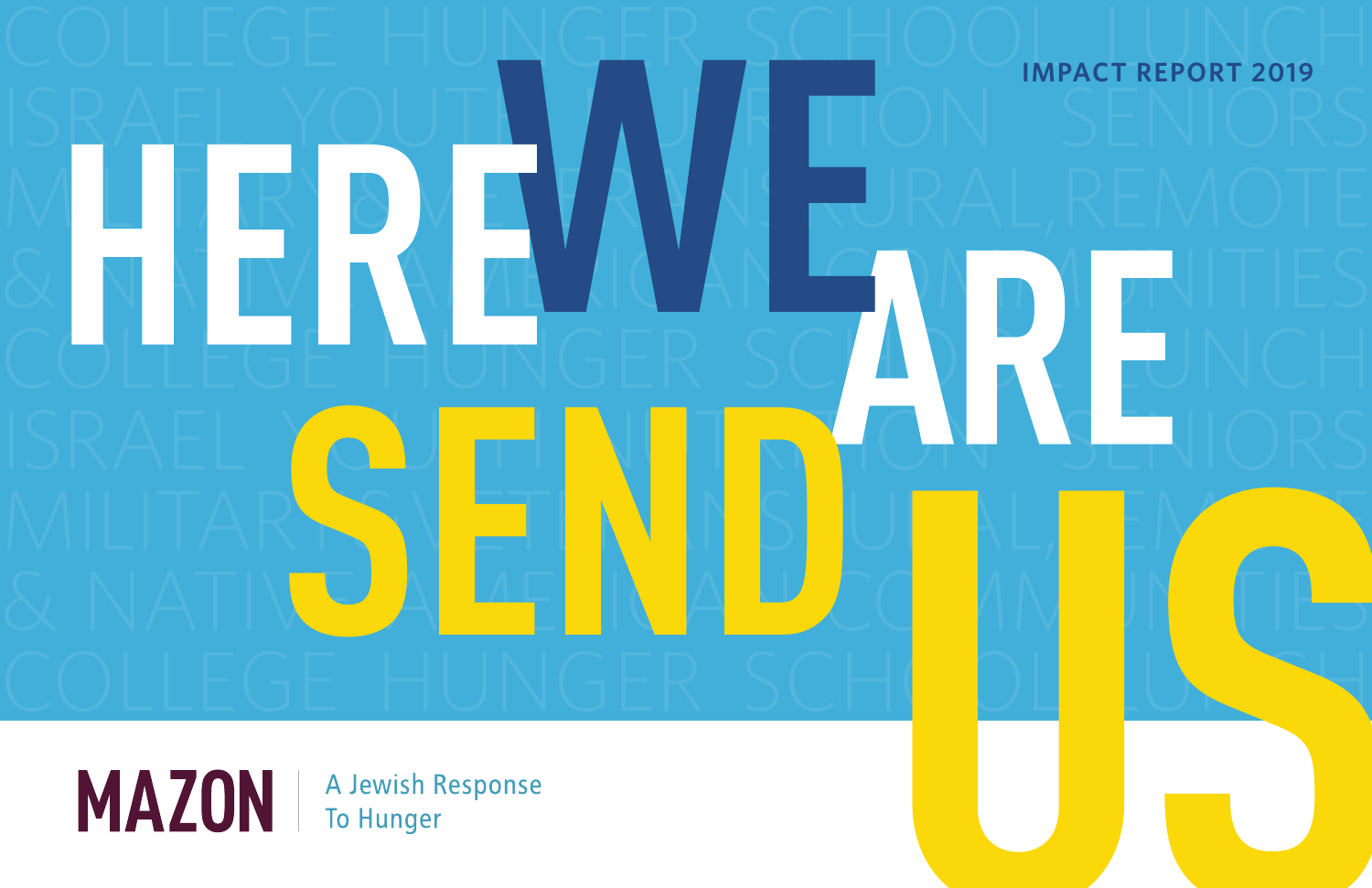#### Dear Friends,

#### **"Here I am. Send me."** (Isaiah 6:8)

The world is in chaos. Someone must act to repair it in the face of great risk and ongoing assaults. In response to this need, this is Isaiah's reply to God: "Here I am. Send me." These words hold the same inspiring power today as they must have thousands of years ago. As champions for those who struggle, who experience derision, bullying, and ever-increasing efforts to intimidate and exclude them — this is our work. When others cannot go, we take up their cause and act on their behalf. When our country seems to be devolving into one we no longer recognize as the hope and inspiration of the world, this is when we must step up. This is what it means to be an advocate for others.

A Jewish Response

**To Hunger** 

**MAZON** 

Here we are, as a community of individuals, partner organizations, religious institutions, clergy leaders and more, stepping up together to confront the great injustice that is hunger, and declaring together: Here we are. Send us.

In these pages, we explore our vision and intention, and how we've brought them to bear on the needs facing our communities. For over thirty years, we have been building a network of relationships that allows us to carry out our work with a deep foundation of expertise. With an ear to the ground and an eye for the missing details, we surface and spotlight issues — and people — that have gone unaddressed by the greater anti-hunger movement. We build capacity in our partners and in our community to be stronger advocates, filling regional, strategic, and moral voids. We educate, and ask that people educate their communities, in the hopes of bringing about systemic change rooted in compassion. We protect and strengthen policies with a proven track record of lifting people out of poverty. You'll hear from our partners, and you'll see time marked in tangible successes. And ultimately, we hope you hear that still, small voice saying, "Send me."

Sincerely,

Liz Kanter Groskind

Liz Kanter Groskind BOARD CHAIR

my fleitman

Abby J. Leibman PRESIDENT & CEO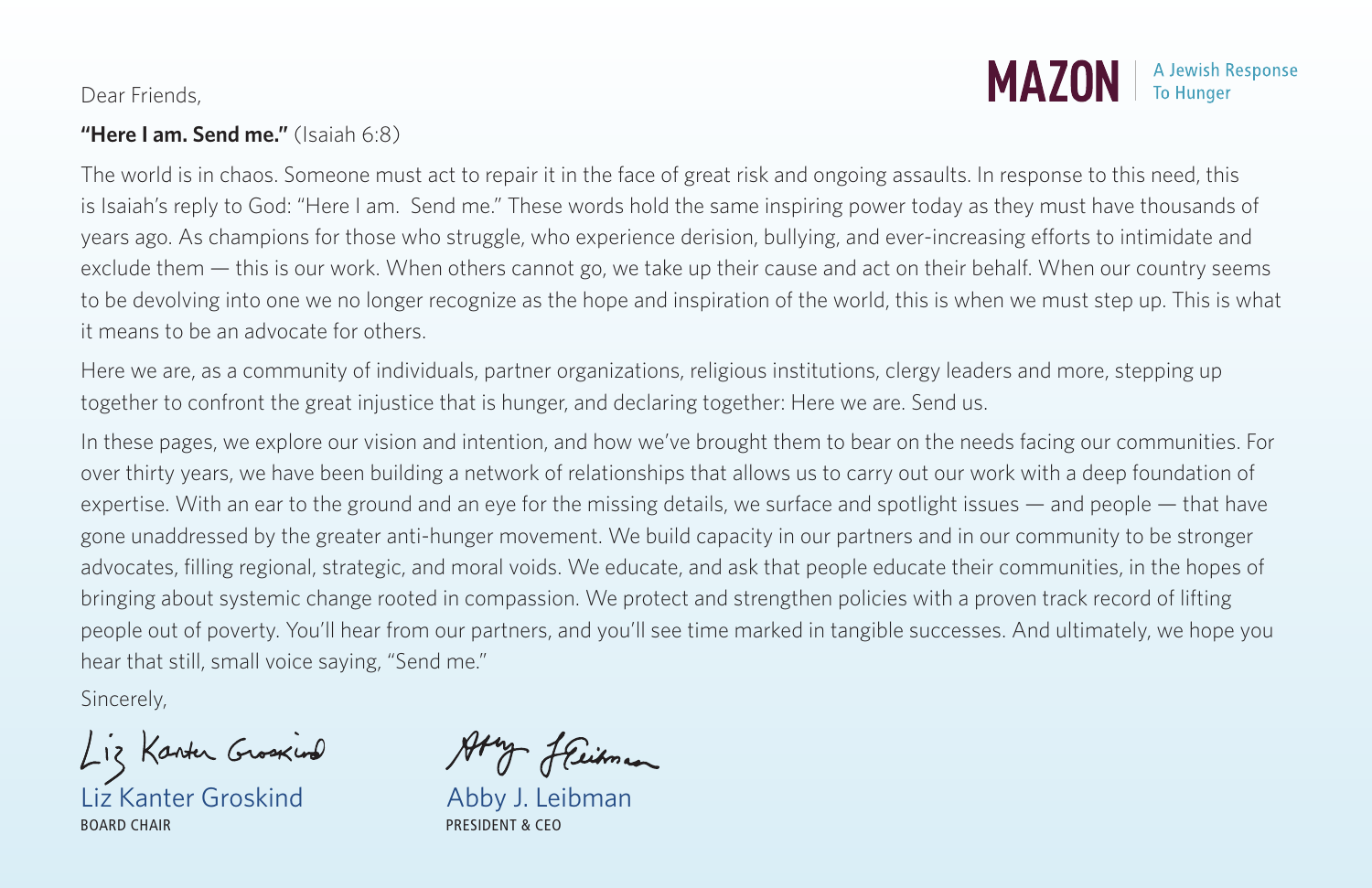## **SENIORS**

For a shocking number of seniors nationwide — at least 10 million hunger is a daily reality. MAZON is working to see that number shrink, and to address the unique barriers that LGBT seniors face as they try to access the food they need with the dignity they deserve.

This year, we stepped up to influence the **Older Americans Act** reauthorization, which includes provisions to improve food assistance to seniors, and began the hard work of data collection and assistance for **LGBT seniors** struggling with hunger. We elevated the issue of senior hunger at our National Hunger Seder at the U.S. Capitol, which every year includes several Members of Congress with the power to address senior hunger. In the coming year, we look forward to continuing our work to advance policies that make **accessing food easier** for struggling seniors and removing discriminatory barriers faced by LGBT seniors through the Inclusive Aging Act, the Elder Pride Act, and the Ruthie & Connie LGBT Elder Americans Act.





"Most of us in the gay community never thought we'd end up poor. But many of us don't have the support system as we age that straight people do. And if sickness comes along, it can drain all your money in one day. That's what happened to me. To be standing in a line with people who need food, no way did I ever think I'd be in this position."

— Barbara, an LGBT senior in New York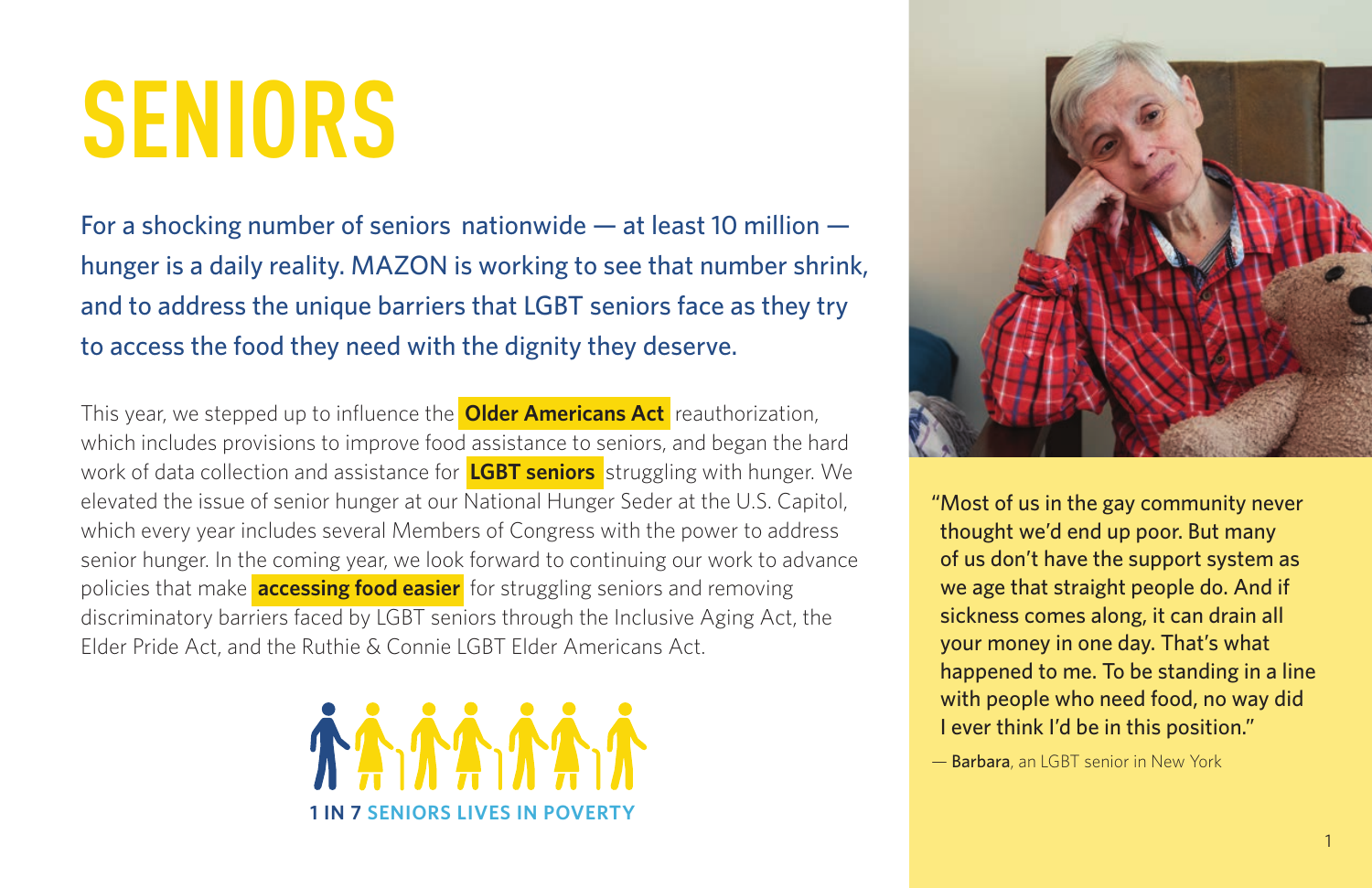MAZON works to build the Jewish community's capacity to change the systems that perpetuate hunger. Together with our synagogue, clergy, and Jewish community partners nationwide, MAZON is working to build the nation's understanding about who struggles with hunger and why, and how we can create the change we know is possible.

#### **Jewish Clergy Justice Mission**

While charity is an important part of making sure people get food on the table, we must step up and use our voices to **change the system** that allows people to be hungry. MAZON works with our national network of **Jewish clergy** to make sure that the Jewish response to hunger is as powerful and resonant as possible. Our 2019 Jewish Clergy Justice Mission brought more than a dozen rabbis and cantors representing multiple denominations to Washington, D.C. for a day of learning about hunger in America through a Jewish lens, **advocacy and policy training,** and legislative meetings on Capitol Hill.



Jewish Clergy Justice Mission participants met with more than **50 Members of Congress**



"Bringing Judaism's moral voice to bear on the national dialogue is not only confined to sermons. That is why I have joined with fellow rabbis and cantors from around the country to participate in MAZON's Jewish Clergy Justice Mission. I am proud that as a result of our advocacy, 60 Members of Congress signed a letter opposing changes to federal programs that would have a devastating impact on hungry people in America."

Rabbi Michael Singer, spiritual leader at Congregation Brith Sholom of Bethlehem, PA, and Chairperson of the Rabbinical Assembly Food Justice Committee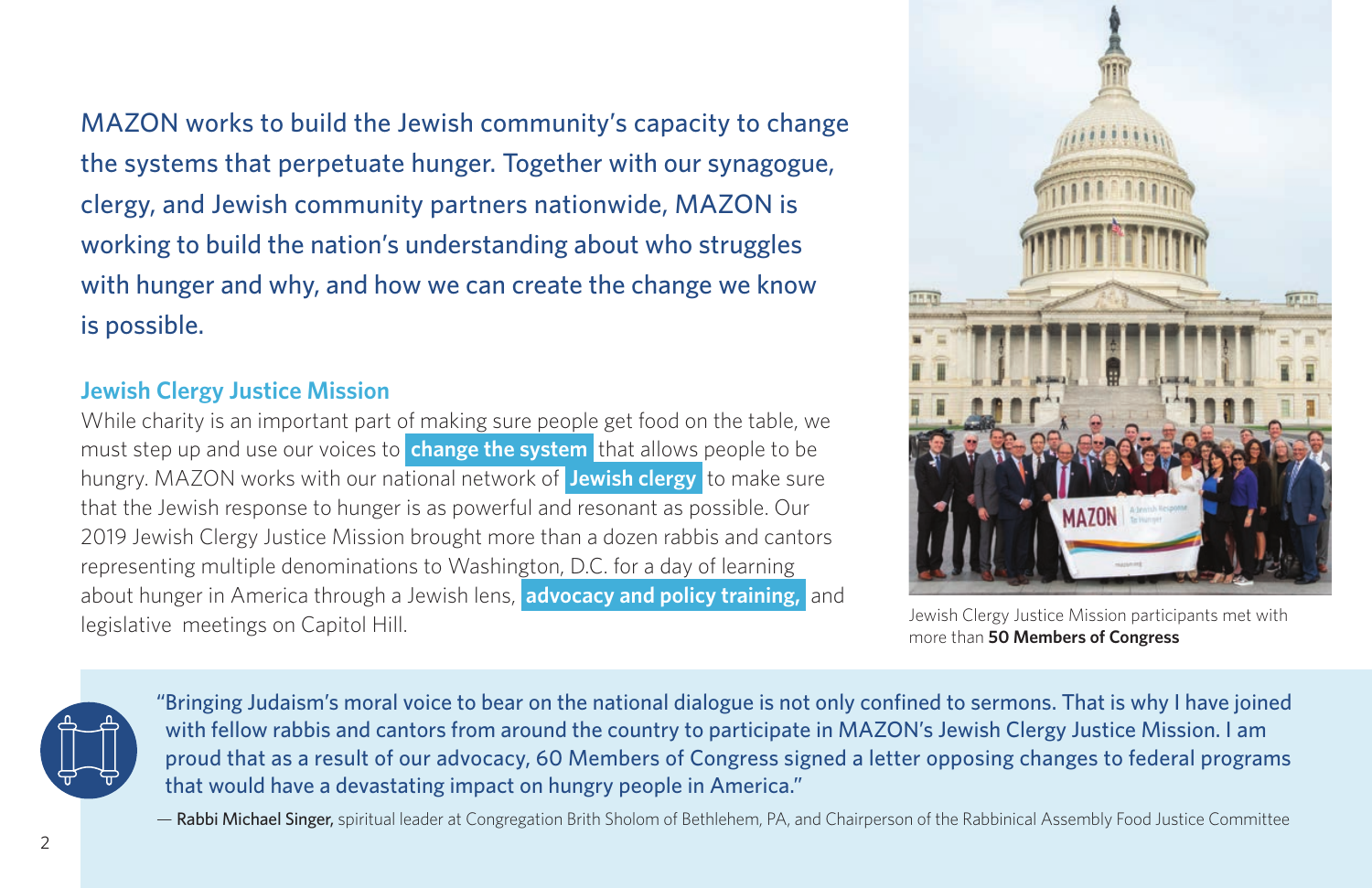### THIS IS HUNGER A community engagement program of **MAZON** | A Jewish Response to Hunger

#### **This Is Hunger: Digital**

Learning about hunger  $-$  who experiences it and how we can solve it  $-$  is an essential building block of changing policy. That's why we created our powerful **This Is Hunger** experiential exhibit — to illuminate the profound prevalence of hunger in America and ignite our community's commitment to end hunger once and for all. This year we released our This Is Hunger: Digital experience, to bring the **stories of six Americans**  struggling with hunger directly to schools, synagogues, communities, and homes nationwide.

#### **National Hunger Seder**

Our annual National Hunger Seder brings the issue of hunger **directly to Congress**  in an engaging, and values-driven event. Bringing together Members of Congress from the House and Senate, subject-matter and policy experts, and members of the Jewish clergy, our National Hunger Seder has become an **important touchstone** for legislators to engage with, and recommit to, the issue of hunger each year.

### **JEWISH COMMUNITY**



Congresswoman Jan Schakowsky (IL-09) speaks during MAZON's 2019 National Hunger Seder

"We can end hunger in our lifetime. We have the food. We have the know-how. What we need is the political will. And I'm so grateful to MAZON for helping to build a movement that demands change. Seeing MAZON's work and the partners they bring to the table truly makes me believe that there's a light at the end of the tunnel."

— Congressman Jim McGovern (MA-02), Chairman of the House Rules Committee, member of the House Agriculture Committee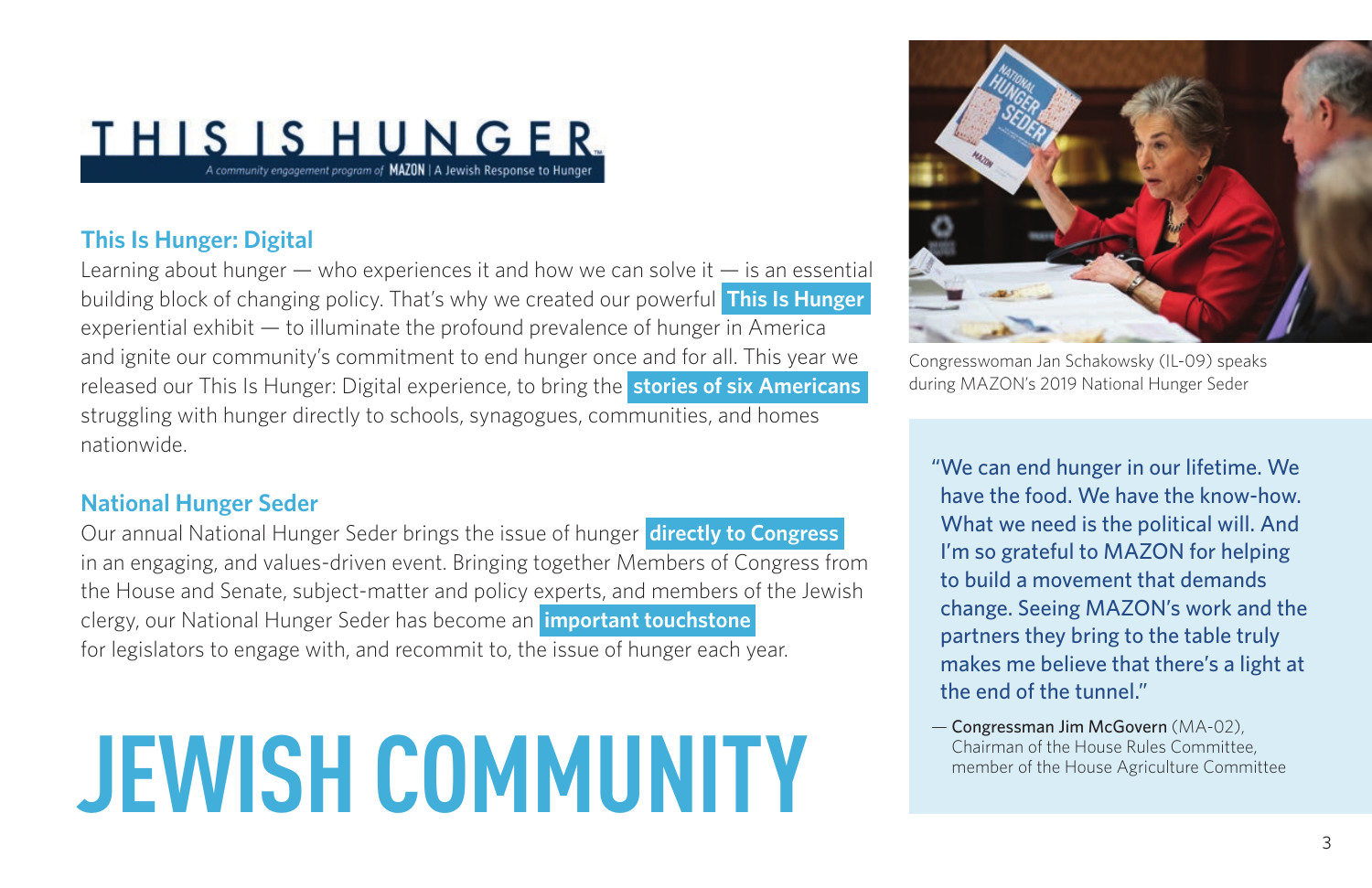## **STUDENTS**

Access to nutritious food is fundamental to learning. MAZON works to ensure that no student, no matter their circumstance, faces hunger as a barrier to success.

#### **College Hunger**

Hunger among college students is a pervasive problem, one that MAZON has been working to **elevate and eradicate** for years. The issue was not officially recognized by the federal government until January 2019 when the Government Accountability Office (GAO) released its report on the issue — **spurred by MAZON advocacy.** 

#### **The results were shocking:**



**TWO THIRDS OF COMMUNITY COLLEGE STUDENTS AREN'T SURE WHERE THEIR NEXT MEAL IS COMING FROM**

### **2 MILLION**

**AT-RISK STUDENTS WHO QUALIFY FOR FOOD ASSISTANCE ARE NOT RECEIVING BENEFITS**



In response to this wide-spread lack of access to nutritious food, MAZON:

- Organized the **Congressional Briefing:**  "Hungry in College: Food Insecurity on American Campuses," in conjunction with the release of the GAO report.
- Co-sponsored and helped draft **28 bills** at the federal and state levels aimed at addressing the causes of college student hunger.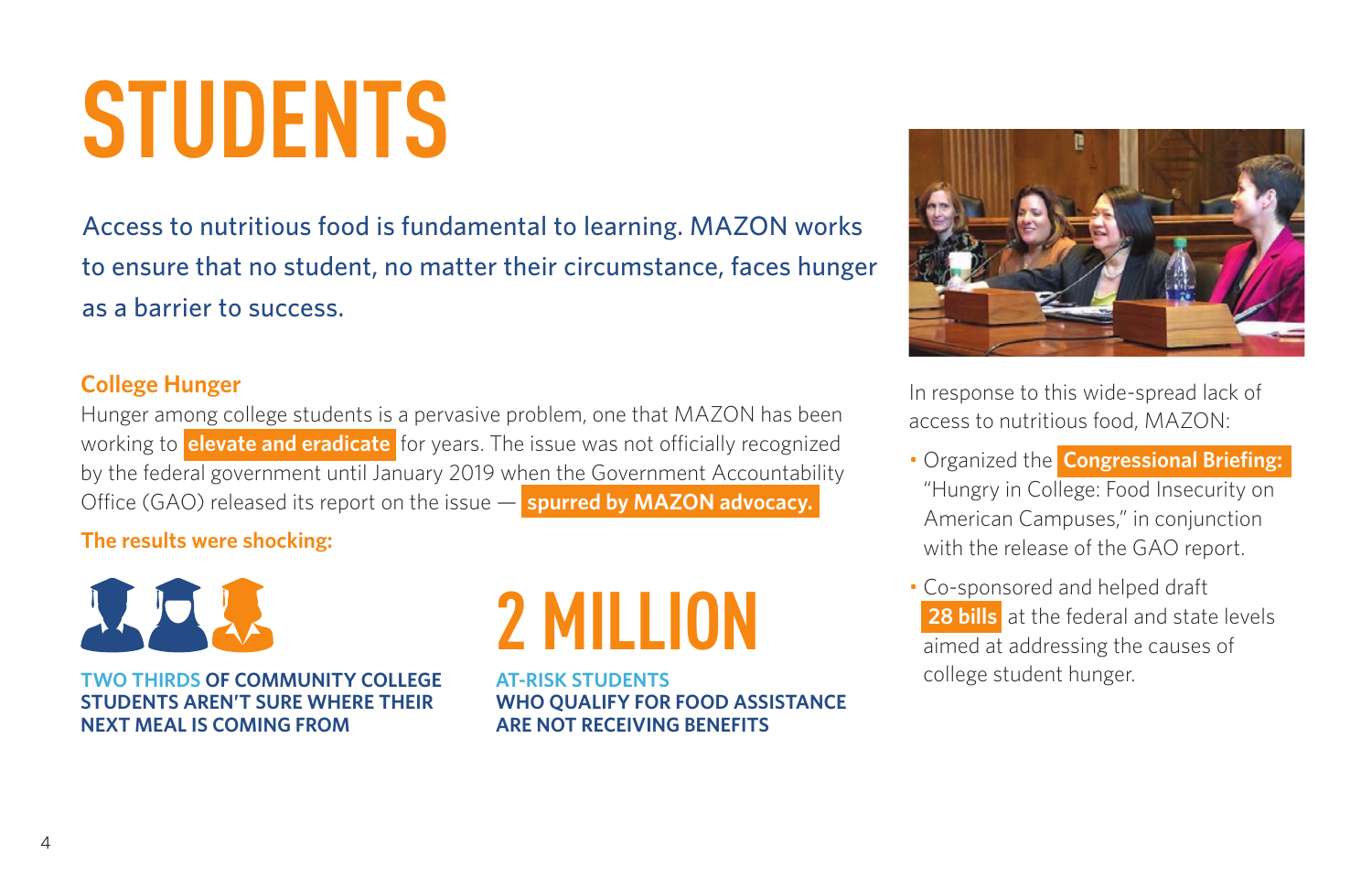

#### **Lunch Shaming**

MAZON was the first national organization to elevate and address the practice of "lunch shaming" through its 2014 work in Minnesota, co-leading the first successful campaign to expose and ban such practices. MAZON leveraged this success to pass **anti-lunch shaming legislation** in California, and assisted partners in New Mexico and Oregon in passing their own anti-lunch shaming bills. Now this unacceptable practice is being fought at the federal level, an important step to ending "lunch shaming" once and for all. This year, MAZON was a crucial voice in crafting the "No Shame at School Act," a bill introduced in the House of Representatives, which makes significant strides to address the cruelty faced by students when their families cannot afford school lunch.

**LUNCH SHAMING** doesn't just happen — it flourishes in ever more creative and cruel forms. Students who are unable to pay are regularly subjected to:



Going through the lunch line only to have their trays of food dumped in the trash and being given half of a cheese sandwich as a replacement;



Being branded with a hand stamp with the word "money" or "low balance;"



Exclusion from school activities — even graduation ceremonies — because of accrued debt.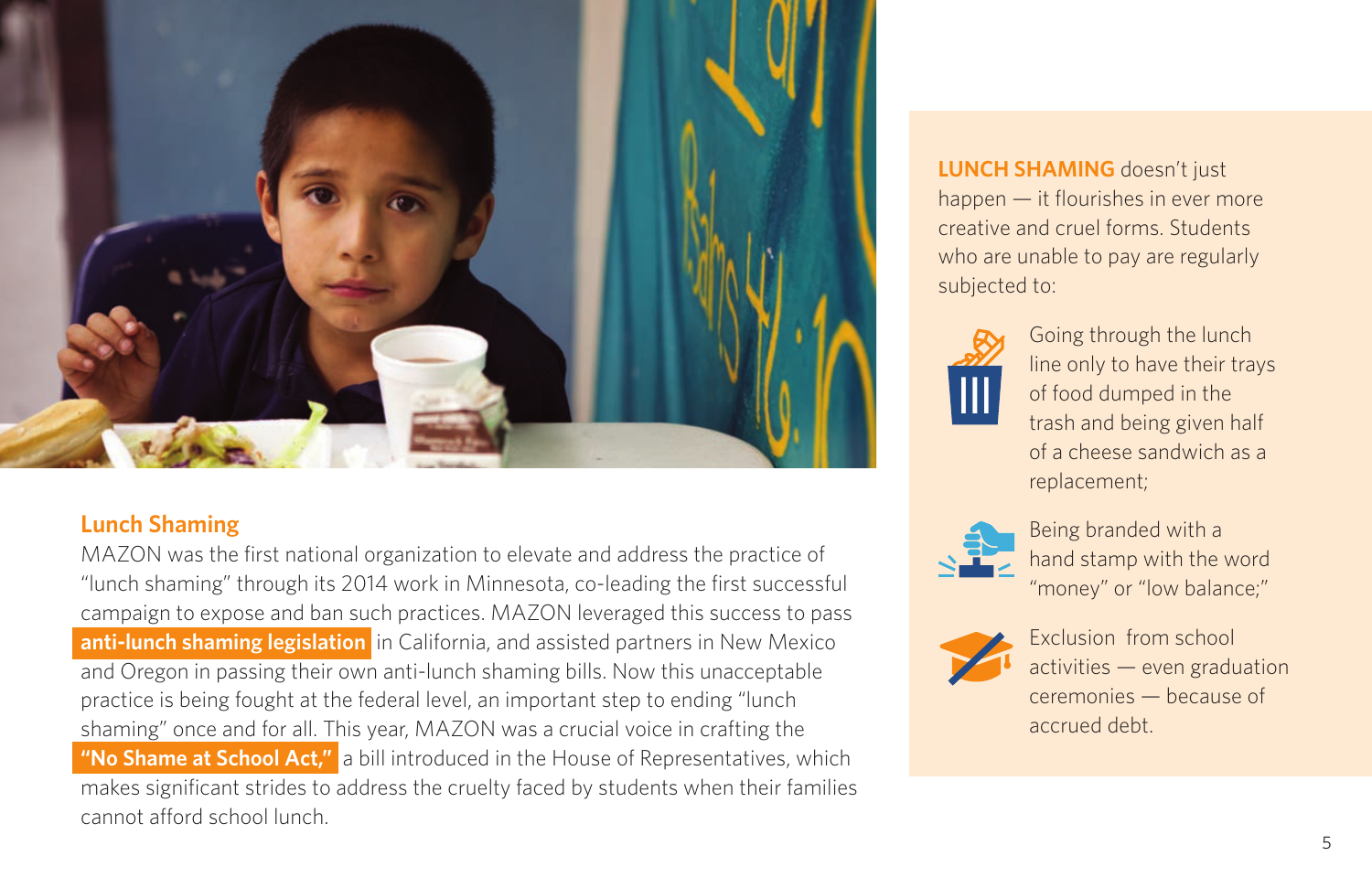# **VETERANS & MILITARY FAMILIES**

An unacceptable number of veterans and currently-serving military families struggle to keep enough nutritious food on their tables and can't access the programs that would help them do so. MAZON is leading the charge to address these issues head-on. "Every year, we spend billions to

In 2019, MAZON crafted the **Military Family Basic Needs Allowance,** a legislative proposal to help military families put food on the table. MAZON engaged Congresswoman Susan Davis (CA-53) and Senator Tammy Duckworth (IL) as champions for this proposal, and worked closely with the National Military Family Association to draft and advocate for this policy solution to the long-ignored problem of military hunger. We secured the inclusion of this provision in the House National Defense Authorization Act (NDAA).

As part of this effort, MAZON appeared on **NBC's The Today Show** and **NBC Nightly News** as a leader on the issue of hunger among currently serving military families. This national news piece led to **17 articles** in publications around the country.



ensure that our Nation's service members are trained and equipped to defend our country and her interests at home and abroad. But all too often we forget about the cost associated with the battles those service members, their spouses, and their families are facing at home, and we should not be adding to their burdens by having them worry if their child is going to bed hungry."

— Representative Don Young (R-AK), Statement submitted to and read during MAZON's Military Hunger telephonic press conference, July 2019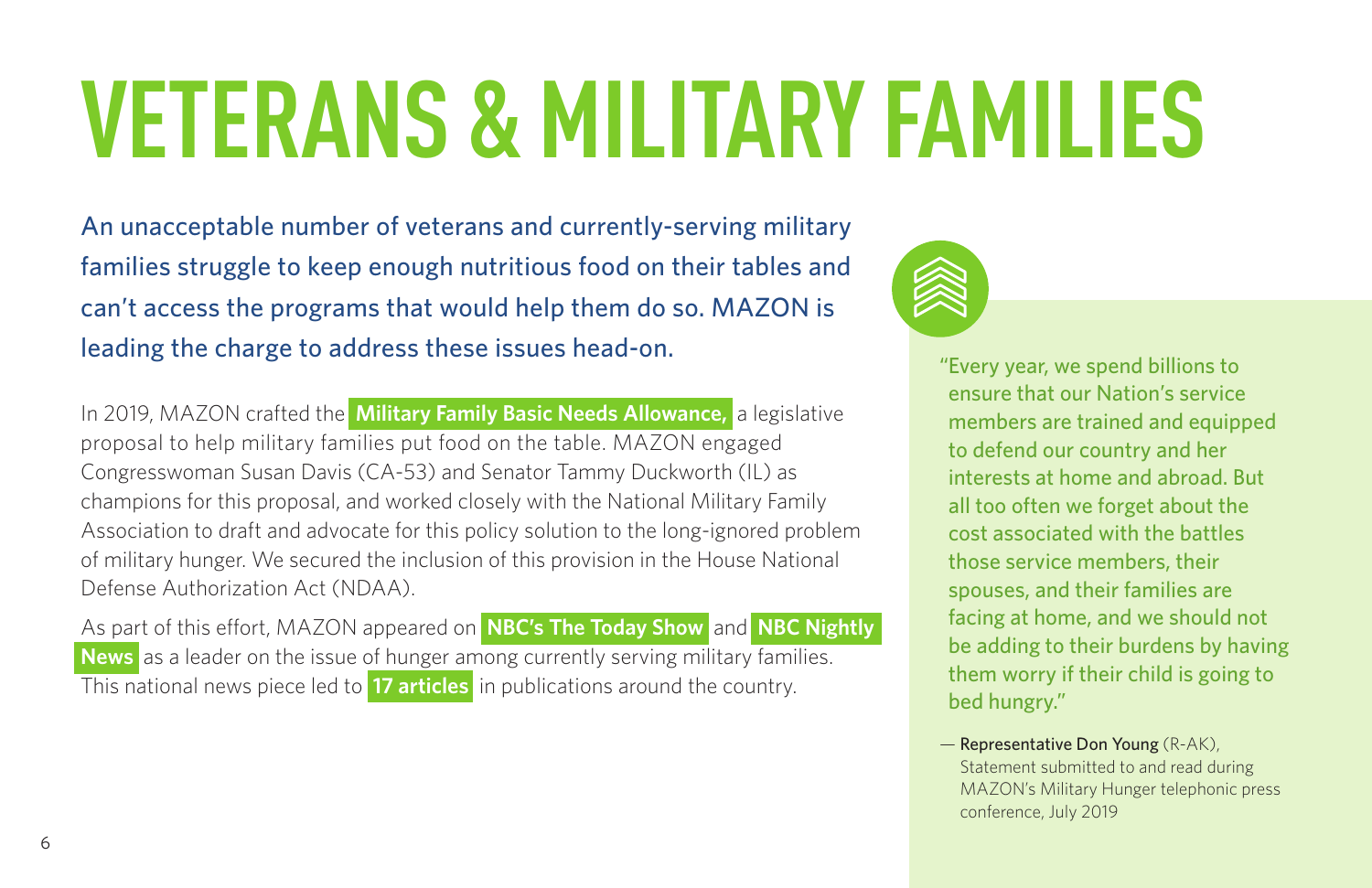

"We've identified that there are food pantries on or near almost every military base in this country. And there's nothing wrong with going to a food pantry when you need emergency help, but there's no reason that those who are serving in the armed forces should have to do that on a routine basis."

— Josh Protas, MAZON Vice-President of Public Policy, quoted on NBC



**1 IN 3 CHILDREN AT DEPARTMENT OF DEFENSE-RUN SCHOOLS ON MILITARY BASES IN THE UNITED STATES — MORE THAN 6,500 CHILDREN — ARE ELIGIBLE FOR FREE OR REDUCED PRICE LUNCHES.**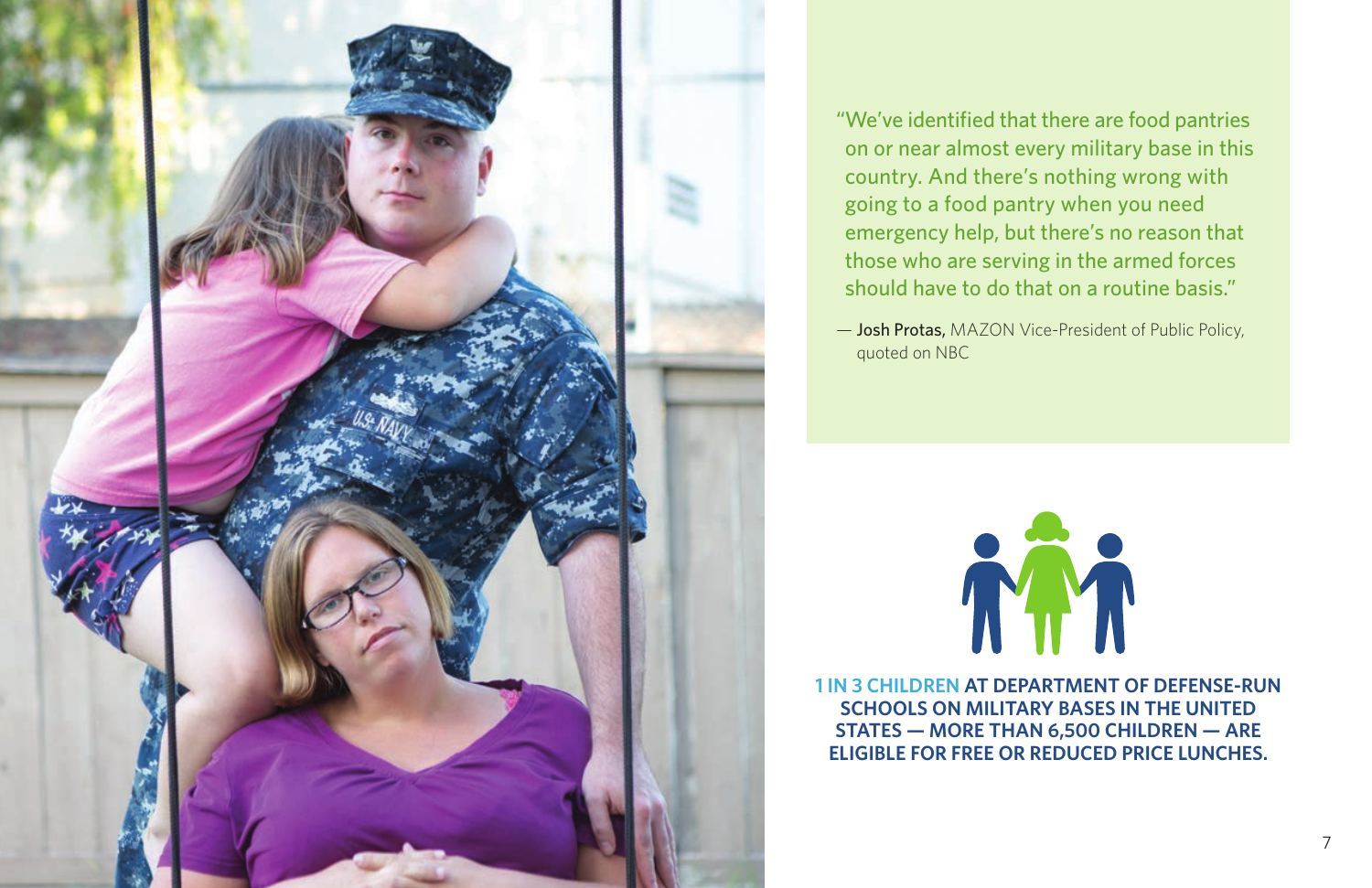## **CAPACITY BUILDING IN THE U.S. & ISRAEL**

MAZON has made it a priority to build anti-hunger infrastructures in the United States and Israel that are capable of both meeting the urgent and immediate needs of people struggling with hunger and achieving the vision of long-term food security for all.



#### **United States**

In the United States, MAZON's Emerging Advocacy Fund (EAF) is enjoying important successes in its second year of **funding anti-hunger advocates** in 11 of the 15 most food insecure states in the nation. In 2019, MAZON hosted its first Emerging Advocacy Fund **convening in Washington, D.C.** MAZON partners met to collaborate with each other and report on their anti-hunger work in **rural America** in a Congressional Briefing.

#### **Israel**

We have made great strides in our work to build awareness of the scope of the issue of hunger in Israel among the broader **Israeli civil society movement.** This work has deepened the movement's understanding of the role the Israeli government can and should play in combatting hunger throughout the country.



in **MISSISSIPPI** can now access the food they need due to the hard work of a coalition formed by MAZON-funded anti-hunger advocates, who overturned a lifetime ban on people with drug felonies accessing SNAP.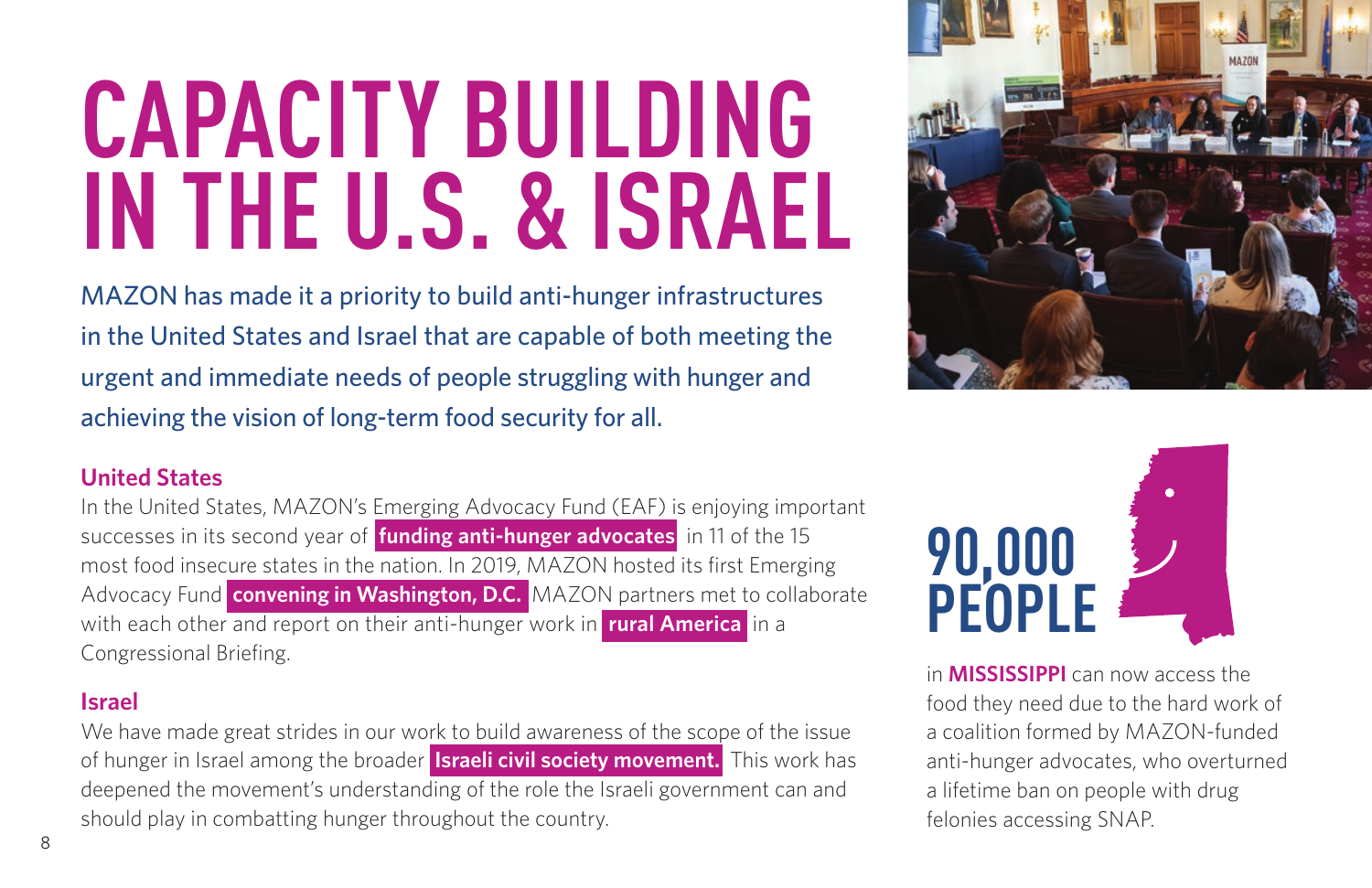"The connections between antihunger advocates in politically similar states that MAZON has fostered through the Emerging Advocacy Fund have been exceptionally valuable to our work. I know from my conversations with my peers and from my own experience, that MAZON's work has been a powerful force behind new coalitions and louder voices that are working together with communities that face hunger to make sure that our anti-hunger policies meet the needs of the people they serve."

— Danny Mintz, Louisiana Budget Project

### **IT'S HARD TO BE HUNGRY, HARDER STILL TO BE HUNGRY AND ASHAMED.**

In 2019, MAZON fought for policies and programs with proven track records of success in the face of unprecedented attacks. These attacks threatened to use federal regulations to damage national safety-net programs and take life-saving assistance away from millions of Americans.

Who would be hurt in these attacks? **Veterans** struggling to feed themselves while looking for work, **families** working to lift themselves out of poverty, **children** who rely on school meals to learn and thrive, and **seniors** who already face heightened barriers to getting the help they need. All told, our efforts protect vital food assistance for over **2,000,000 people in need.**

MAZON submitted public comments informed by our decades of expertise, led an interfaith coalition, provided support to our partners, and joined a brief filed in federal court to **oppose these proposed rule changes** that would make it harder for vulnerable people to feed themselves and their families with dignity.

MAZON organized three Congressional sign-on letters to oppose these rule changes, resulting in



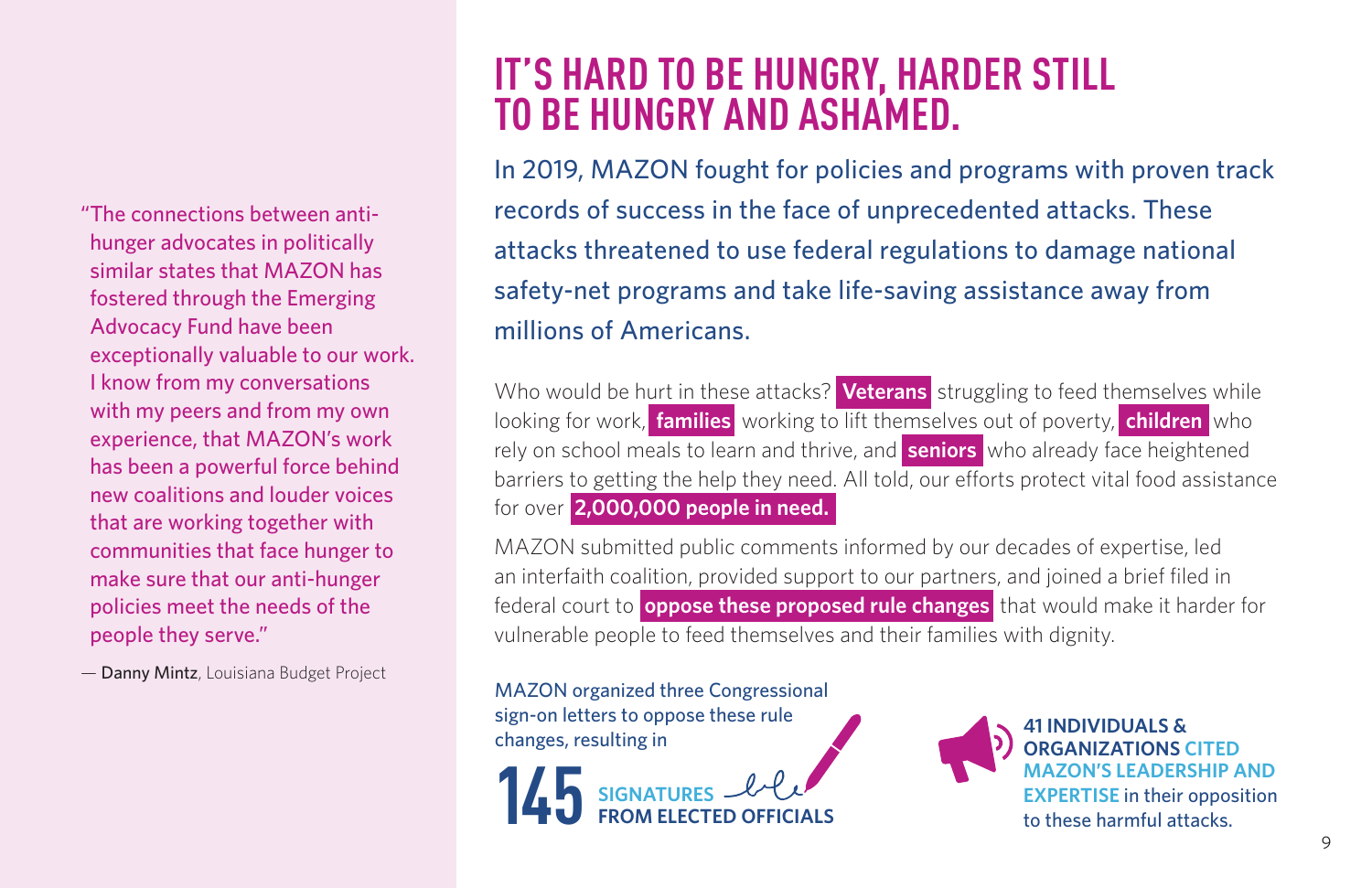## **RURAL, REMOTE & TRIBAL NATIONS**

The impact of the removal of indigenous people from their homelands and traditional food sources is still felt today. Native American families have limited access to culturally relevant and healthy food, and suffer from some of the highest rates of hunger, diabetes, and obesity in the country. We are proud to stand alongside our partners and lift up Native-led solutions that will lead to food secure tribal nations.

As the first non-Native organization to join the **Native Farm Bill Coalition,** we've used our platform this year to press for legislation supporting the ability of tribes to feed themselves by developing their own food and agriculture systems.

Currently we are working on **omnibus legislation** that seeks to reverse the chronic and **severe underfunding** of Native American programs within the federal budget. With our partner, the Indigenous Food and Agriculture Initiative, we are drafting food-policy provisions to include in this legislation, which did not originally address any anti-hunger concerns.<br> **1 IN 4 IN ATIVE AMERICANS**<br> **1 IN ATIVE AMERICANS** 



"The Indigenous Food and Agriculture Initiative is incredibly grateful for MAZON's continued support and genuine partnership to find Tribally driven solutions to food insecurity issues in Indian Country. This is exemplified by MAZON's approach to directly engage IFAI and Tribal stakeholders, respectfully listen and learn about the Tribal-specific concerns, and thoughtfully ask how they can best lend support."

— Colby D. Duren, Director, Indigenous Food and Agriculture Initiative, University of Arkansas

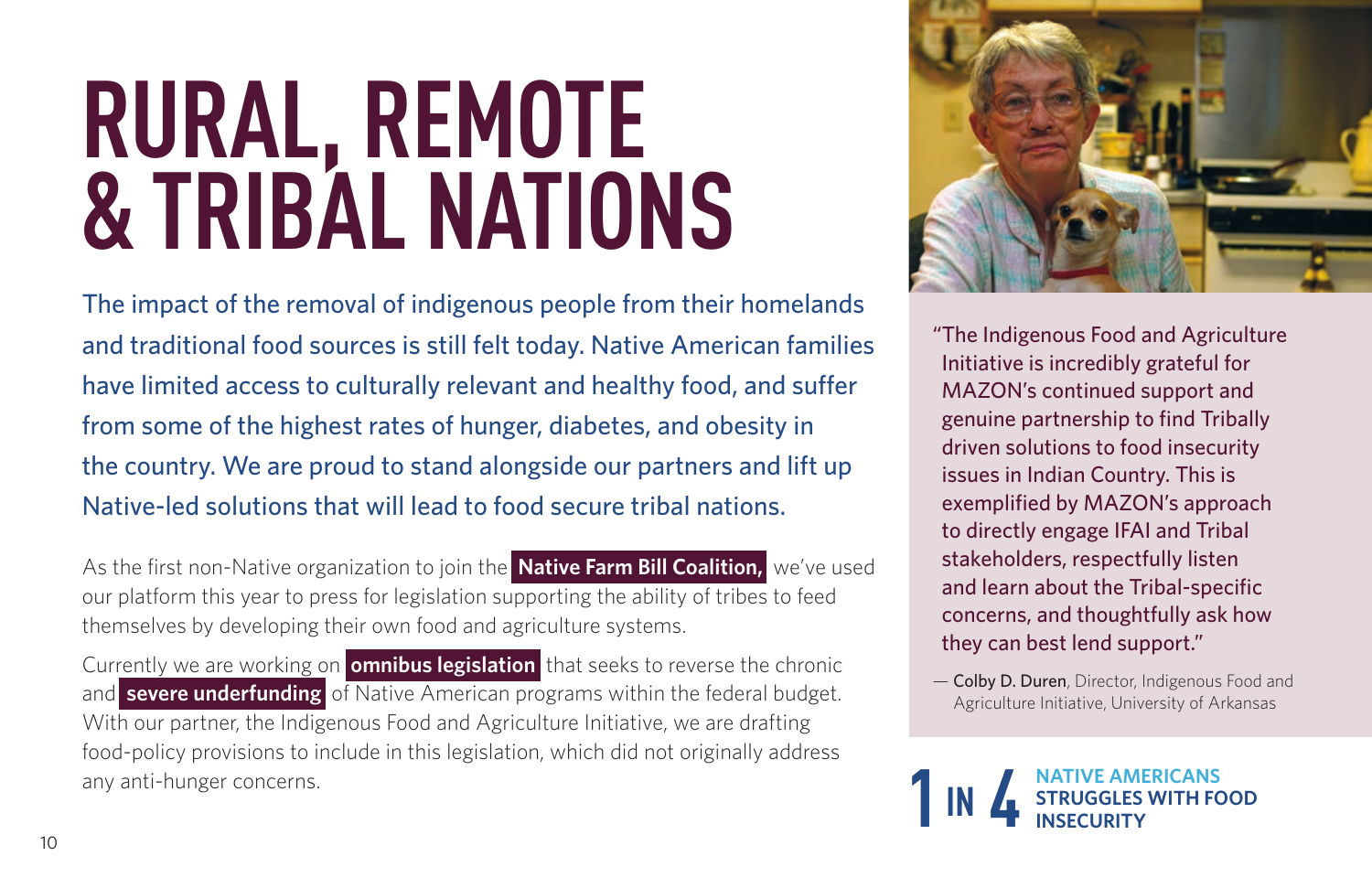

mazon.org

#### **CHAIR**

Liz Kanter Groskind *Executive Committee, Tucson Jewish Community Relations Council\**

TREASURER

Rabbi Joel Pitkowsky *Congregation Beth Sholom (NJ)*

#### **SECRETARY**

Morgan Powell *Real Estate Investor*

#### BOARD OF DIRECTORS

Sara M. Albert *Temple Emanu-El (Dallas, TX)*

Adam L. Berger *Investment Strategist, Wellington Management*

Julie Chernoff *Dining Editor, Make it Better Media*

Leonard A. David *SVP & Chief Compliance Officer (Ret.), Consultant, Henry Schein, Inc.*

Shirley Davidoff<sup>o</sup> *President, Congregation Shearith Israel (Dallas, TX)*

Michelle W. Goldman *Vice President – Human Resources, Verizon*

Steven Krikava *Advocacy Committee, Jewish Family & Children's Service of Minneapolis*

#### David A. Lash

*Managing Counsel for Pro Bono and Public Interest Services, O'Melveny & Myers*

#### Randall Lewis

*Senior Vice President of Business Affairs and Legal, CBS Television Distribution*

Richard Loewenstein *Chief Executive Officer, TeamGame Advisors*

Theodore R. Mann° *Past Chair, Executive Committee, Israel Policy Forum*

#### Ana Mendelson

*Speech-Language Pathologist, Weisman Children's Rehabilitation Hospital*

Talia Rosen *Executive & Sales Assistant to Chairman, Pace Gallery*

Carolyn Schwarz Tisdale *President, Hebrew Free Loan Detroit*

Daniel Segal *Hangley Aronchick Segal Pudlin & Schiller*

Leonard Fein (z"l) *Founder, MAZON: A Jewish Response to Hunger*

#### PRESIDENT & CEO Abby J. Leibman

\* Titles for identification purposes only ° Past Chair



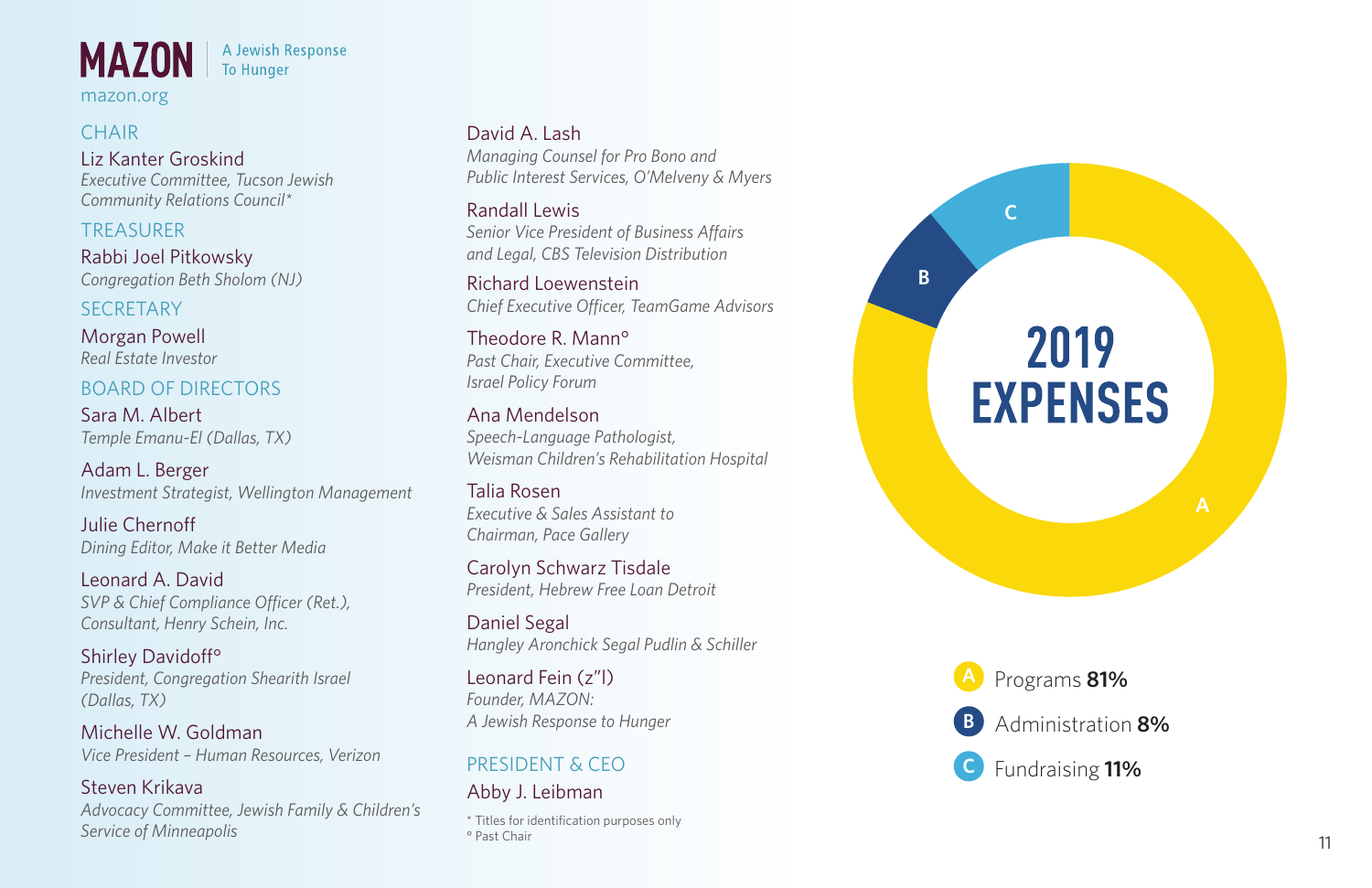| <b>STATEMENT OF ACTIVITIES</b>                            | <b>Without Donor</b><br><b>Restrictions</b> | <b>With Donor</b><br><b>Restrictions</b> | <b>Total</b> |
|-----------------------------------------------------------|---------------------------------------------|------------------------------------------|--------------|
| <b>REVENUES, GAINS AND OTHER SUPPORT</b>                  |                                             |                                          |              |
| Grants and contributions                                  | \$6,276,229                                 | \$354,424                                | \$6,630,653  |
| Special events, net of direct benefit of costs of \$8,906 | 100,779                                     |                                          | 100,770      |
| Net investment return                                     | 132,483                                     |                                          | 132,483      |
| Interest income                                           | 63,227                                      |                                          | 63,227       |
| Net assets released from restriction                      | 520,172                                     | (520, 172)                               |              |
| Total revenues, gains and other support                   | 7,092,881                                   | (165, 748)                               | 6,927,133    |
| <b>FUNCTIONAL EXPENSES</b>                                |                                             |                                          |              |
| Program services                                          | 5,352,956                                   |                                          | 5,352,956    |
| <b>Support Services</b>                                   |                                             |                                          |              |
| Management and general                                    | 508,789                                     |                                          | 508,789      |
| Fundraising                                               | 775,816                                     |                                          | 775,816      |
| <b>Total support services</b>                             | 1,284,605                                   |                                          | 1,284,605    |
| <b>Total functional expenses</b>                          | 6,637,561                                   |                                          | 6,637,5615   |
| <b>CHANGE IN NET ASSETS</b>                               | 455,320                                     | (165, 748)                               | 289,572      |
| <b>NET ASSETS, BEGINNING OF YEAR</b>                      | 4,209,307                                   | 1,535,354                                | 5,744,661    |
| <b>NET ASSETS, END OF YEAR</b>                            | 4,664,627                                   | \$1,369,606                              | \$6,034,233  |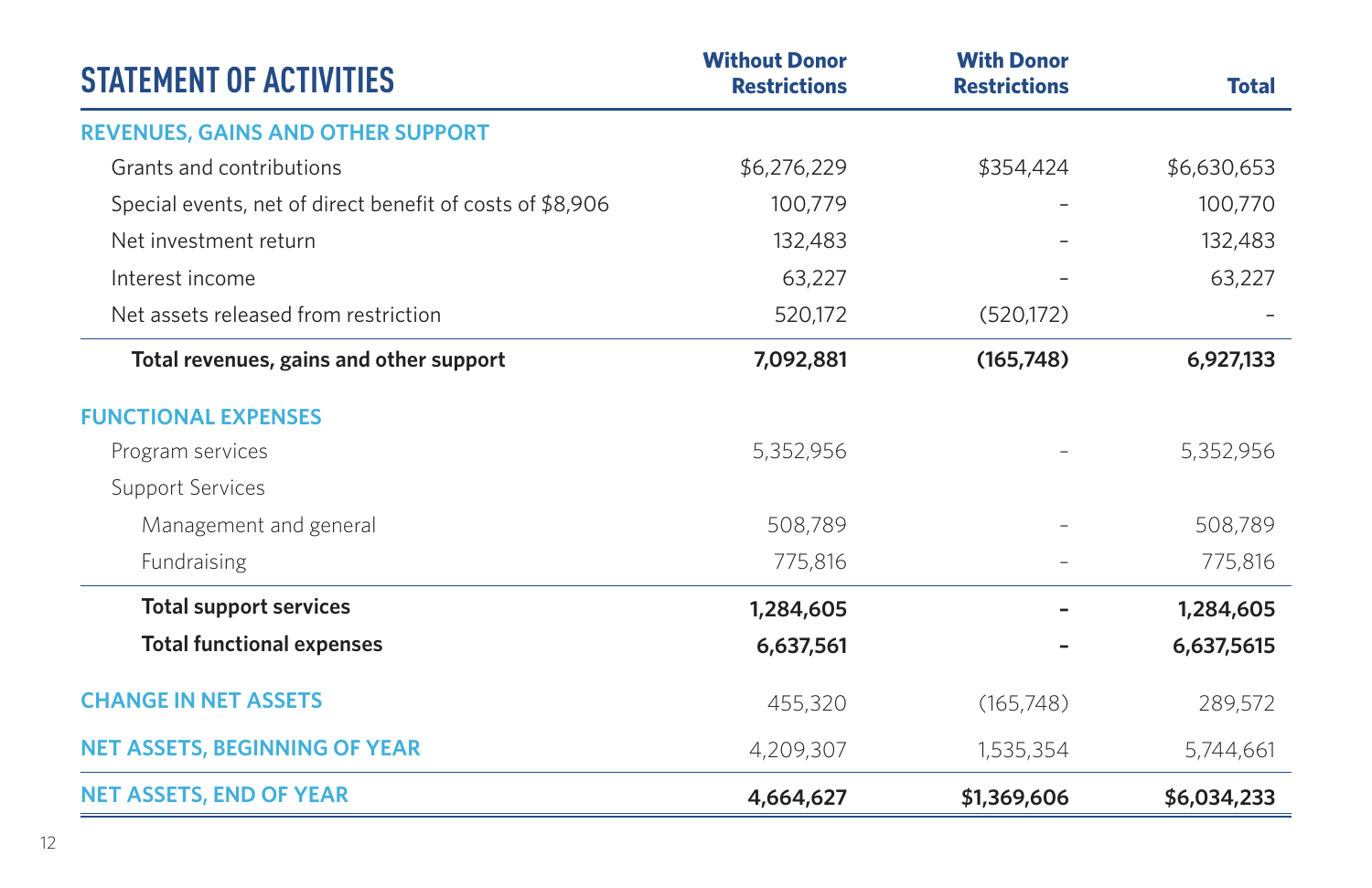| <b>STATEMENT OF FINANCIAL POSITION</b>  | 2018        | 2019        |
|-----------------------------------------|-------------|-------------|
| <b>ASSETS</b>                           |             |             |
| Cash and cash equivalents               | \$3,438,756 | \$3,580,632 |
| Investments                             | 2,381,753   | 2,692,696   |
| Prepaid and other assets                | 221,907     | 139,594     |
| Property and equipment, net             | 22,644      | 38,612      |
| <b>Total Assets</b>                     | \$6,065,060 | \$6,451,534 |
| <b>LIABILITIES</b>                      |             |             |
| Accounts payable and accrued expenses   | \$98,275    | \$76,546    |
| Accrued personnel costs                 | 80,357      | 106,939     |
| Grants payable                          | 10,000      | 50,000      |
| Deferred rent                           | 131,767     | 183,816     |
| <b>Total Liabilities</b>                | \$320,399   | \$417,301   |
| <b>NET ASSETS</b>                       |             |             |
| Without donor restrictions              | \$4,209,307 | \$4,664,627 |
| With donor restrictions                 | 1,535,354   | 1,369,606   |
| <b>Total Net Assets</b>                 | \$5,744,661 | \$6,034,233 |
| <b>TOTAL LIABILITIES AND NET ASSETS</b> | \$6,065,060 | \$6,451,534 |

Full financials available at **mazon.org/financials**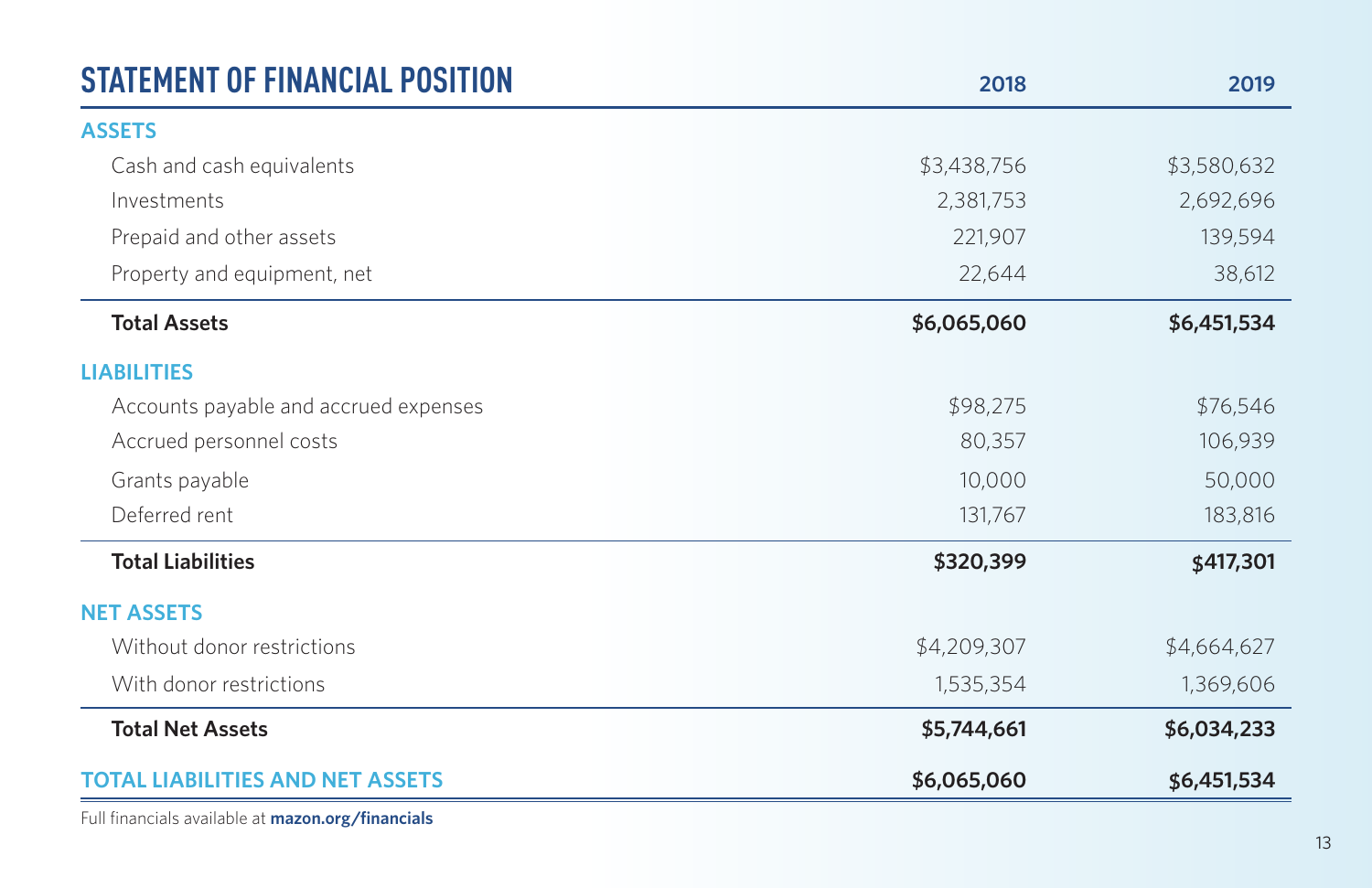# **OUR DONORS We are deeply grateful for the generous support of our donors.**

### MAZON LEGACY SOCIETY

MAZON recognizes and honors our supporters who express their commitment to fighting hunger by including MAZON in their estate and financial plans. We are grateful to these loyal donors for their sustaining support.

Gloria Adelson Richard & Elaine Allinson Danielle Avidan Rosalyn A. Baker Trust James & Elise Wagner Ballan Rabbi Aviva & Arthur Berg Lee Berger & Linsey Silver Deborah Bernstein Bessemer Trust Estate of Rosalind A. Biskind Marion E. Bodian Estate of Nina Byers Estate of Donald L. Cohen Kenneth Colen & Mr. Blaise Bonaventure Estate of Bonita Jo Coltin Bill & Shirley Davidoff Paula Eldot

Estate of Leonard Fein Rabbi Michelle Fisher Estate of Shirley Freedman Steven M. Fruh & Paul L. Marsolini Estate of Hyman Gabai Deborah Garber Ronelle Genser Laurette Gensler Allen A. Ginsling Estate of Harold R. Goldmann Estate of Fredelle E. Goldstein Estate of Kenneth Gordon Felice M. Grad Trust Ronald & Margaret Gray Lida Greenberg & Michael Exstein William Greenberg & Arlyn Roffman Samuel & Roslyn Grodzin

Liz Kanter Groskind & Eric Groskind Estate of Norton Haberman Estate of Sabina H. Harris Stacy Harris Estate of Philip A. Herman Estate of Sylvia Holder Jeff Hollander Jackie Holsclaw Dr. Dov & Madelyn Isaacs David Jaffe Micki Jay Kaiser Living Trust Rita Katz Susan Keller Joseph P. Klein Charitable Remainder Unitrust Dr. Joel Klass Estate of Myer S. & Dorothy Kripke

Terry Kraus Abbey & Stephen Kreinik Steven Krikava & Linda Singer Dr. Peter & Ruth Laibson Adrianne Lebensbaum Estate Helen Stone Levenson Neil & Jane Levy Sherry Lewis Estate of Shirley W. Liebowitz Estate of Bernard C. Lippa Dorothy Lurie Estate of Claire R. Manne Meyer Marcus Revocable Trust Estate of Claire McPherson Stanley Meisels Estate of David Meyer Karol & Daniel Musher David & Elsie Napell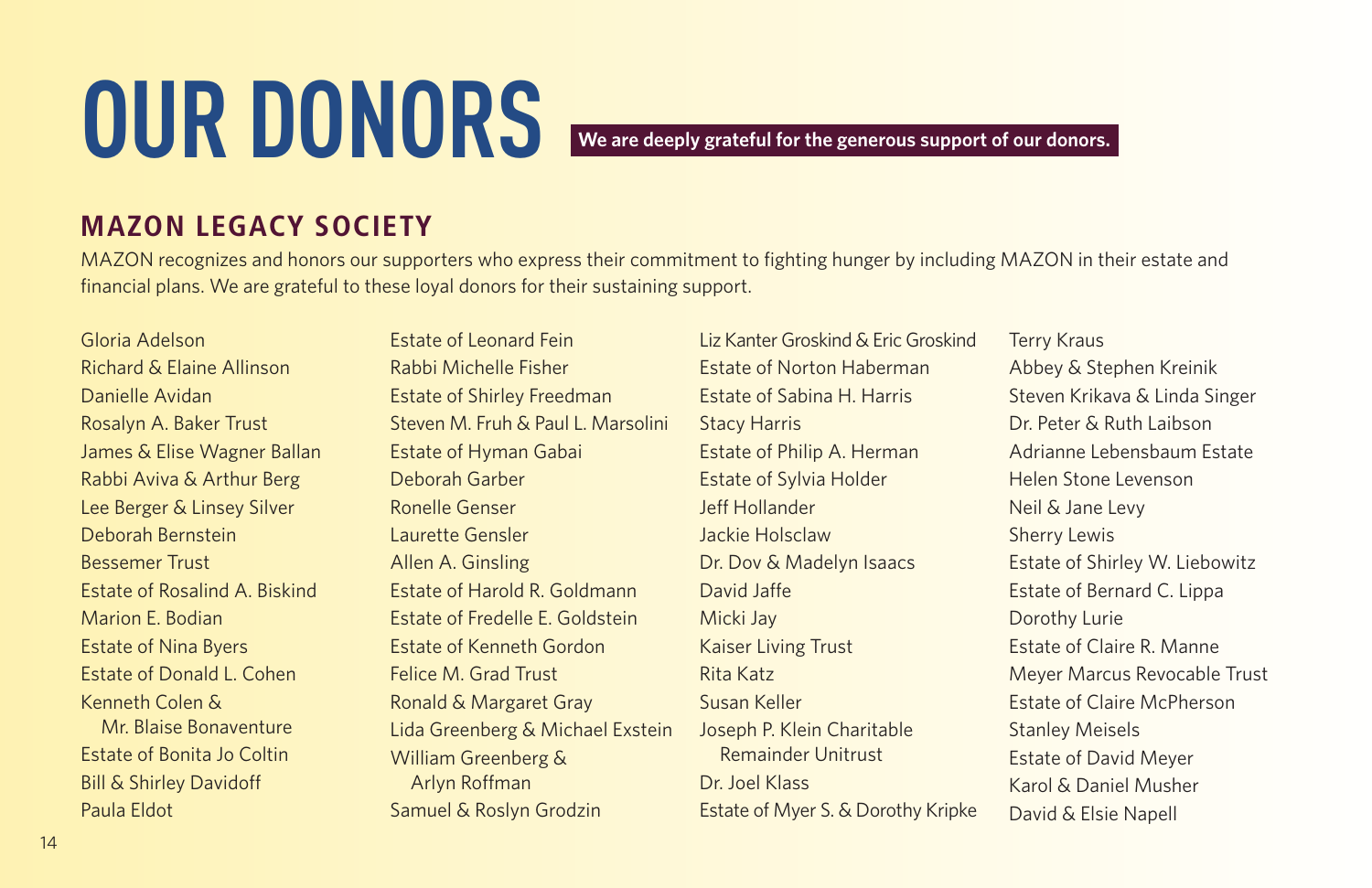#### MAZON LEGACY SOCIETY CONTINUED

Beverly W. Neumetzger Revocable Trust Jerry Newman Estate of Betty Nierenberg Dr. Fred Pastor Estate of June Polis Sanford & Ina Ramras Fred & Rosalie Roder Rabbi John & Barbara Rosove Estate of Esther S. Rubin Moses & Kay Safirstein Mark Schuster Estate of Ruth T. Schwager Paul & Ruth Segal Steven & Linda Shapiro Russell Sherman Rose L. Shure & Sidney N. Shure Estate of Mildred M. Sigismund Estate of Harry C. Sigman Harry Sigman Dr. Robert Simon & Amy Smith Seymour & Susan Sperling Jacalyn E. Starr Daniel A. and Barbara Sugarman Robin Thomas & Louis Jacobs

The Estate of Paula Eldot Estate of Peggy Ruth Erlanger The Estates of Bernard & Bernice Wasserman Naomi and Gerald Weiner Martin F. Witkin Estate Estate of Rina Yokoyama Seymoure Zagoreen

### **THANKS FOR YOUR SUPPORT.**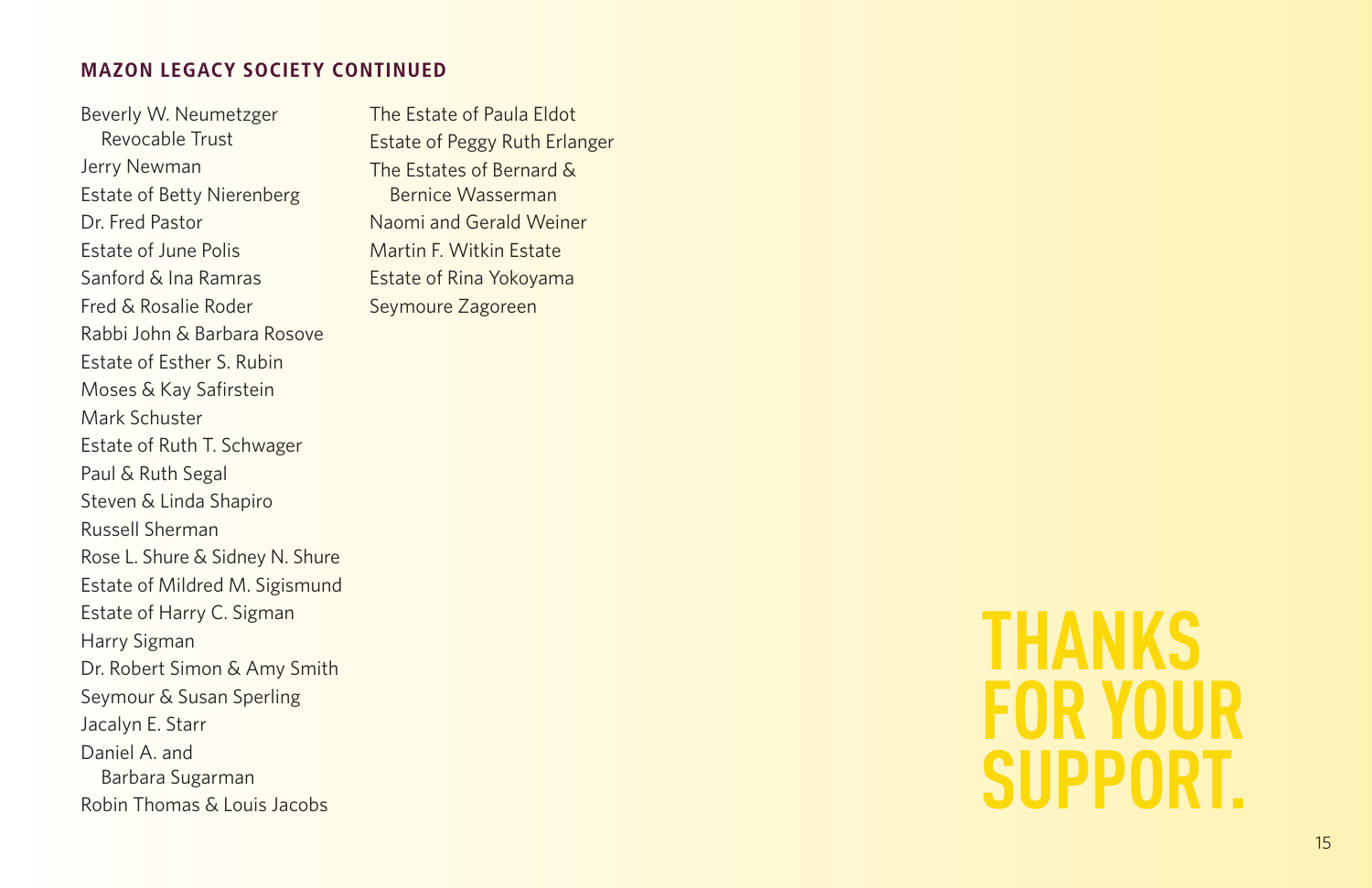#### MAZON FOUNDERS SOCIETY

MAZON Founders Society members have been donating to MAZON for 18 years or more. We are pleased to list the donors who reached 18 years of giving in 2018. We are grateful to these loyal donors for their long-term and ongoing support.

Bryan Aaron Gay Abarbanell Seth & Lynn Abraham David & Jan Abraham Richard & Beverly Abrams Doris Abrams Iain & Diane Adam Laurence Adelman Rita Altman Richard & Barbara Altman Ben Tysch & Rachel Andres Mr. Lawrence & Dr. Marcia Clark Arem Madeline Aron James J. Aschberger & Dr. Andrea J. Elberger Stewart & Gayle Ashkenazy Rabbi Jill Borodin & Cary Atlas Dan Bagatell & Anne E. Gelb Marc & Pamela Bain Jonathan & Cara Baker Patricia Baker

Isabel Balboa Adam & Pamela Barasch Lois Cozyris Judith Baskin Dr. Robert & Rosyland Bauer Diane Eidelman Robert & Jeanne Becker Kent & Linda Beckwith George & Randy Beckwith Stephen Behrend Adar (Irving) Belinkoff Jack Belkin Mark & Judith Benjamin Larry & Brooke Benowitz Dr. Allison Berger Stuart Berkowitz Mae Berman Jonathan Berman Dr. Larry & Audrey Bernstein Terry Bernstein Adelle Bernstein Dr. Howard & Marjorie Berrent Herbert & Michele Better Bernard & Beverly Gray Bienstock Stephen & Marjorie Bladd Charles & Claire Blauer Donald & Linda Blauner Dr. Stuart & Dorothy Bless Jacob & Nancy Bloom Dr. Harry & Eleanor Bluestein Diane Boehr Rabbi Eva Sax-Bolder & Larry Bolder Michael Bomstein Robert Book Mitchell & Michele Borger Drs. David & Eva Bradford Robin Brandes-Gibbs Philip & Alison Braverman Dr. Sidney & Bernice Breibart Mark & Kathleen Bressler Eric & Elizabeth Brewer Dr. Leslie & Bonnie Bricker Daniel Brodkey

David & Shirley Brody Dr. Michael & Carol Bromer Lawrence & Joyce Brooks Robert M. Brown Marc & Ellen Brown Dr. Henry Brown Dennis Brown Dr. Peter & Emily Buch Harold & Dr. Joan Burstyn Myron & Felissa Cagan Dr. Martin & Sonia Cane Lee & Andria Canel Edythe Cannon Robert & Margaret Cant Philip & Miriam Cantor Drs. Peter Carlton & Janet Berson Robert & Linda Carpenter Robert Caslow Judith Cassorla Joan Chase Barry & Millie Chauser Cary & Deborah Cherniss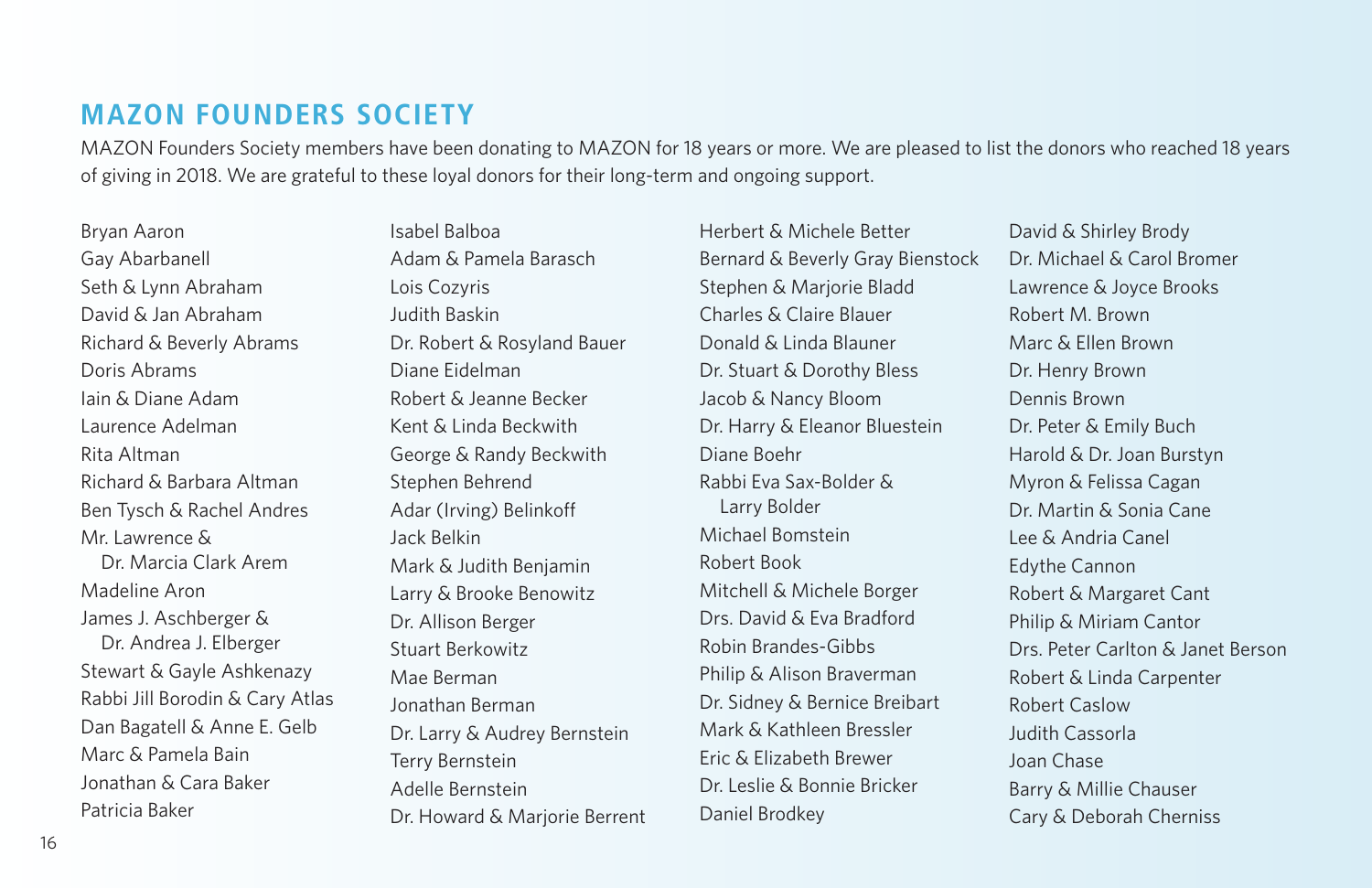Karen & Daniel Chilowicz Peggy Chipkin Richard J. Christl & Jeannette A. Cohen Richard & Judith Clark Caryn Clayman Helen Cohen Jason Cohen Elaine Cohen Michael & Naomi Cohen David & Vernice Cohen Albert & Betty Cohen Jo Cohen Cheri & Jeff Cohn Daniel & Florence Cole Barbara Kurshan Coleman Selma Cooperband Robert & Andrea Costello Steven Cramer & Bonnie Macwhinney-Cramer Jacques Dahan Marcia Daniel Norman & Sharon Darling Ellen Darr Paul & Susan Davis Dr. Scott & Denise Davis

Cara DeGraff Barry & Sandra Demovsky Harold & Charlotte Denenberg Adele Diamond Shari & Seth Diamond Milton & Felice Diller Ned & Ellen Dorman Stuart & Emily Dornfeld Stephen & Sharon Brill Downs Samuel & Judith Ann Dubelman Ms. Nancy L. Dudwick Dr. David & Roberta Ehrenreich Sherman & Ellen Eisner David & Victoria Elenowitz Renate Elgart Michael Slater & Shoshana Elkin Waskow Alan & Shulamit Elsner Leah Emdy Joseph & Dr. Michael Engel Ruth Epstein Harvey Epstein Steve Epstein Dr. Robert & Miriam Epstein Richard & Marcie Eskin Richard & Margery Estrin

Philip & Marilyn Ettman Irene Ewig Mr. Howard Fabrick Raphael L. Colb & Katherine H. Fair Joel & Jean Falchook Joy Fallek Robert & Sue Faron Ronald & Geraldine Fash Harvey & Mara Fein Richard & Helen Fein Dr. Kate A. Feinstein & Richard Skolly Toba Feldman Fred & Anita Feldman Michael & Nancy Feller Joseph & Patricia Fichtelberg Barbara Fineman Carol Finerman Kathryn Fink Minnie Finkelstein Alan & Dara Finkelstein E. David & Reda First Jerome & Malory Fischer Dr. Gary & Ellen Fischer Donald & Sandra Fishman George Flamm

David & Edith Flyer Rachel Forman Earl & Beatrice Forman Ed Fox Alan & Mimi Frank Jeffrey & Debra Fredman Janet Freedman Boyd Freedman Stuart Freedman Howard & Lorraine Freeman Dr. Michael & Shoshannah Freilich Mr. Ronald M. Friedman Dr. Richard & Adrienne Friedman Arnold Friedman Dr. Alan & Sheila Friedman Walter Friedman Steven & Janice Friedman Philip & Frances S. Froehlich Elaine Furman Dr. Lester & Carolyn Garfinkel Peter Gellman William & Sheila Gerber Shoshana Gerson Mitchell & Carol Gerson Vern & Sheila Gideon Howard & Jacqueline Gilbert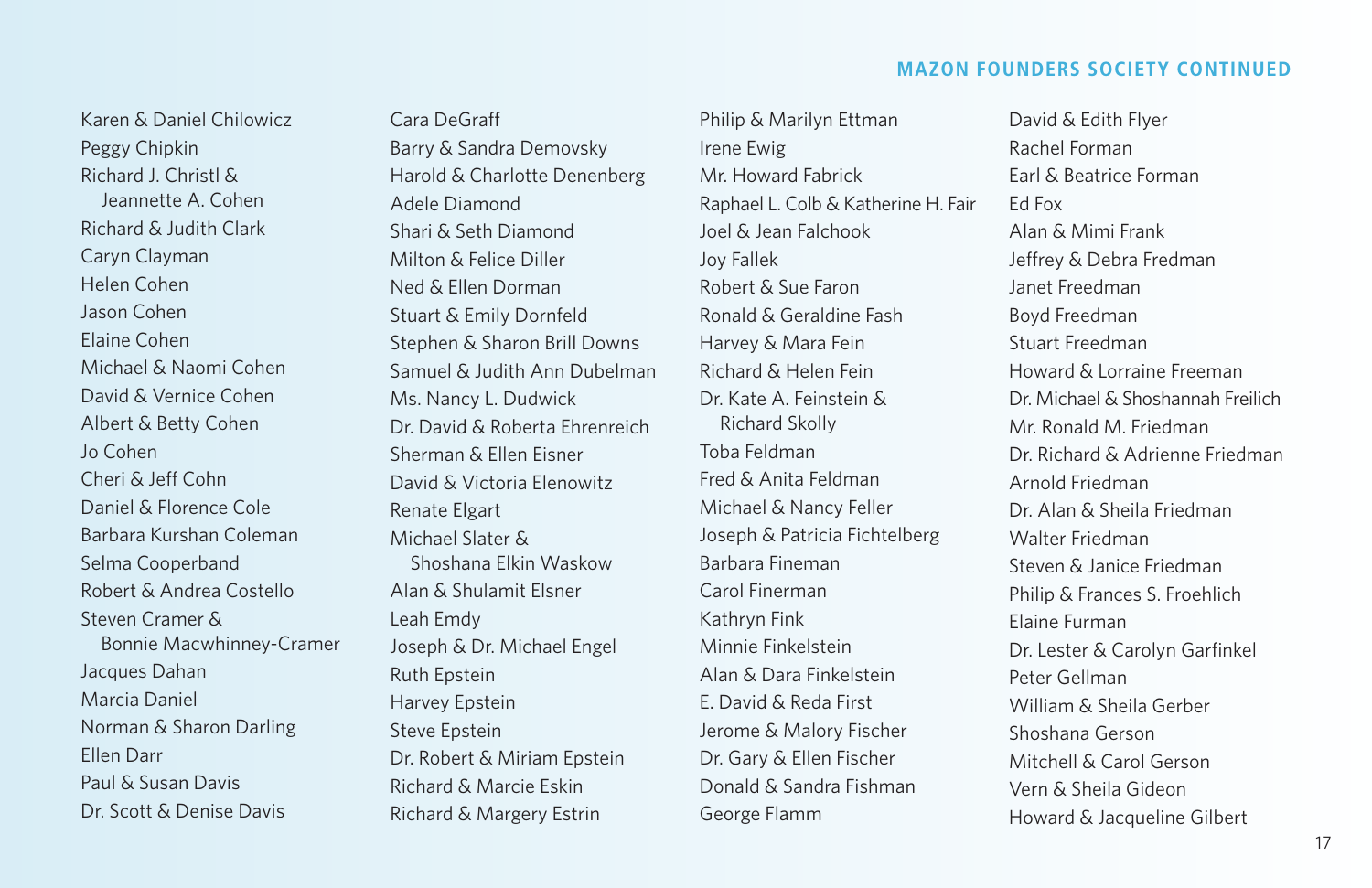William & Adele Gilman Barry & Estelle Glasgow Susan Glass Blossom Glasser Steven & Lynne Glasser Harvey & Susan Glick Dr. Alan Glickman & Dr. Nanette Santoro Cynthia A. Fissel Marc & Meg Gold Nancy Goldberg Karolyn Goldenberg Eric & Joyce Goldman Richard & Roslyn Goldman Don Goldstein Stuart Goldstein Susan Goldstein Dr. Larry & Karen Goldstein Michele Goldstein Dr. Mark & Cynthia Goodman David & Meryl Gordon Ellen & Michael Gordon Dr. Barry & Marilyn Green Seymour & Nancy Green Leona Green Anne & Allan Greenberg

Jay Greenberg Michael Greenfield Alan Greenstein & Laura Tranin Esta Grocer Richard & Ronnie Grosbard David P. & Ellen K. Gross Anita T. Grow Shelley Grudin Ann Gugenheim Richard & Susan Guilford Howard & Carolyn Haas Stanley & Berthe Habib Calvin & Babette Haddad Michael & Renee Hagen The Haimi-Cohen Family Ms. Alice Harris Fern Hauck Sean Hecht & Rebecca Weiker Fern Heinig Kenneth & Audrey Heller Dr. Edward & Shirley Hirsch Sara Lynch Hoffman Rabbi Howard Hoffman Renee B. Horowitz Drs. Charles & Judith Huizenga John & Anne Ingard

Gerald & Carol Israel Solomon Israel David & Jenny Jackson Jill Jacob Dr. Martin & Irene Jacobs Jeanne Jacobs Lois Jacobs Ross & Maria Guazzaroni Jacobs Garry & Linda Kahalnik David Kahan Stanley & Lois Kaish Paul Kalka Richard Kanner Gilbert & Elaine Kanter Peter & Joyce Kanyuk Ira & Helene Kaplan Paul Karasik Lee Kassel Sandra Katz & Rosalind Levine Arlene Keil Raymond & Laya Kesner Randy & Jan Kessler Dr. Howard & Karen Kessler Dr. Gary & Joanne Kirshenbaum Phyllis Kirshner Allan and Sharon Kleban

Abbey Klein William Klein Dr. Milton & Lynn Sacks Klein Toby Klein Sandra Susan Klein Stephen Klein Ruth Klepper Naphtali & Marian Knox David & Denise Kooperman Samuel & Jan Koret Robert L. Kramer & Susan S. Saxl Dr. Geraldine Kurz Terry LaBan Ann Labe James Lane & Jill Ruesch Lane Michael & Ayelet L. Larsen Tammy Lawrence Judith Gordon-Lawson Fred & Susan Lebe Ms. Ruth Lederman & Mr. Timothy C. Heeran Drs. Peter & Susan Lederman Mark & Karen Lefkowitz Susan Lessin Gary & Jacqueline Lessing Martha Leviant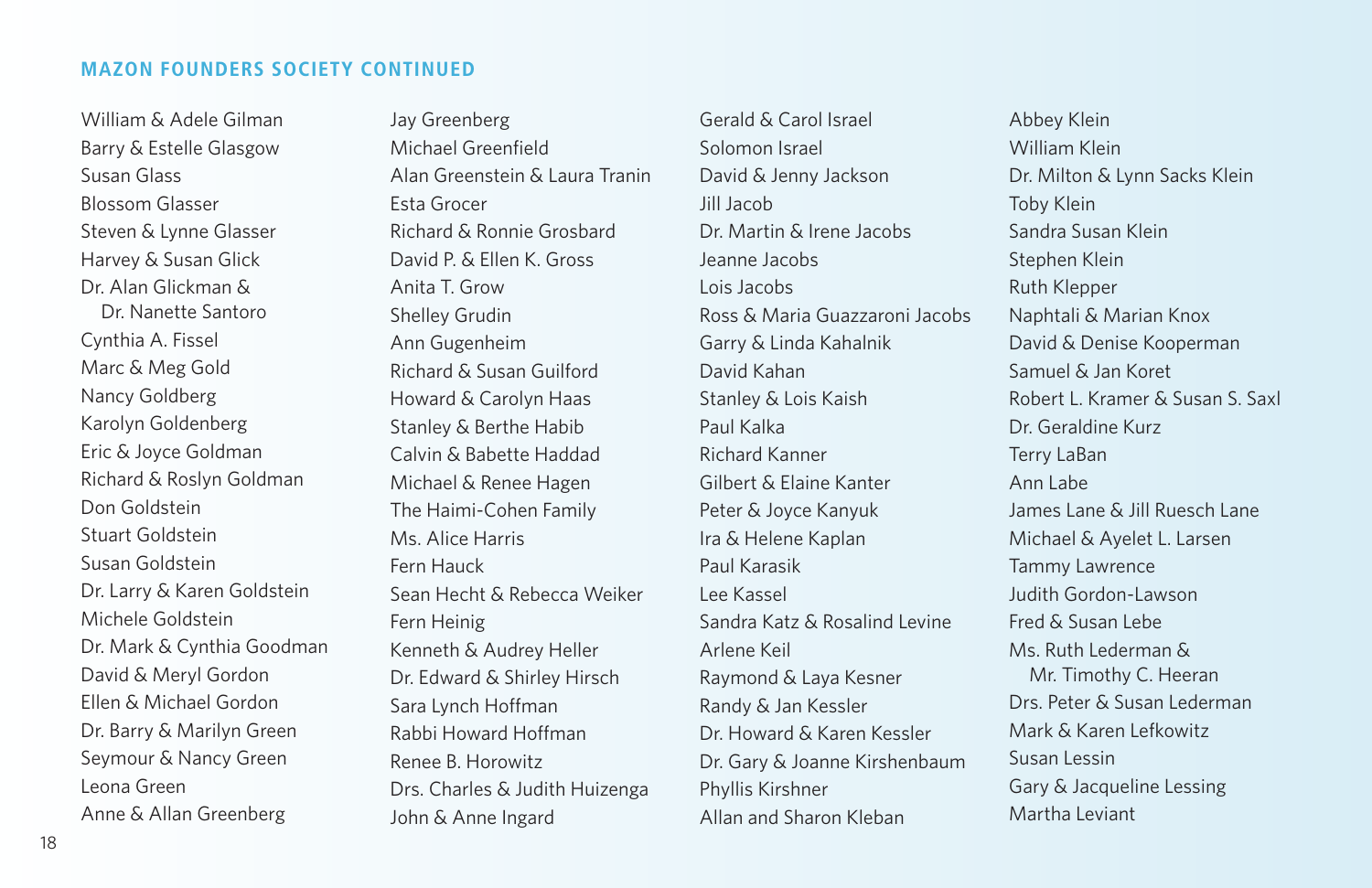Lester & Rose Levin Stuart Levine Dr. Howard & Lisa Levinsky Sylvia Levitan Gary & Carol Levy Stanley & Anita Levy Reuben & Mimi Levy Bertram & Raquel Lewitt David & Linda Lezak Roger & Adele Lieberman Barry & Madeline Light, & Lindsey Marmorstein Susan Lilly Bonnie Lindauer Ruth Lindner Stuart Lipsitz Dr. Arthur & Judith Lipton Richard Liskov Leonard G. & Sheila London Steven Lorch Edward & Sandra Lorgeree Will & Bobbi Lorry Sarah Lovinger Brent & Linda Lowenberg Andy & Tracey Lowenthal Leonard & Marian Lubinsky Stuart Lutz & Sara McHugh Stephen Machol Gerald & Judith Macks Odette Malka Richard & Arlene Mandel Paula Marcus-Platz Lyla Marder David & June Marinoff Jack & Marcia Markowitz Jeffrey & Jane Marks Steven Marks Dr. Arthur & Bebby Marlin Arthur Fleishman Marie Mason Michael Massing Douglas Masters & Jane Pence Robert & Shirley Max Robert Mayer Dinah Mcnamara Roger & Anita Rubin Meiller Lewis & Deborah Meixler Drs. Erwin & Catherine Mermelstein Steven Mervis & Lisa Weinreb-Mervis Walter & Linda Meyer Gary & Donna Meyers

Jeff & Shirley Michaelson Larry & Rosemary Mild Blossom Miller Ronald & Susan Miller Susan Miller Dr. Mitchell & Joette Mindlin Marjorie Mitchell Leonard And Mona Mitnick Annette Montgomery Deborah Dash Moore Ivan & Rona Morris Jeremy R. Moser & Laura B. Kittle Harold & Lani Moss Jerome & Elaine Muhlberg Ilene Mulhern Samuel & Nancy Mushnick Jeff & Nicki Nachenberg Stephen & Shari Naman Ralph Nash Jeffrey & Linda Needleman Drs. William & Susan Neigher Ira & Helaine Nelson Joseph & Carmen Ness David & Barbara Niles Anthony Nocchiero Laura Novick

Jan O'Brien Steven & Esther Oakes Arthur & Judith Obermayer William & Lynda Ortner James & Ronni Ozello Luisa Paster & Harriet Bernstein Jeffrey & Francine Pearlman-Storch David & Clare Perry Steven Petlock & Frances Habib Rose Petretti Dr. Stanford & Lonna Picker Judith Plaskow Robert & June Plotkin Ruth Potts Donald & Alice Pratt Robert & Elizabeth Pressman Michael Price Judith Rabbie Rabbi Arnold Rachlis & Cantor Ruti Braier Edward Radel Bryna Rapp Donald & Sydell Rappaport Dr. David & Sheryl Reicher Edward & Sharyn Reiff Eli & Adina Reshotko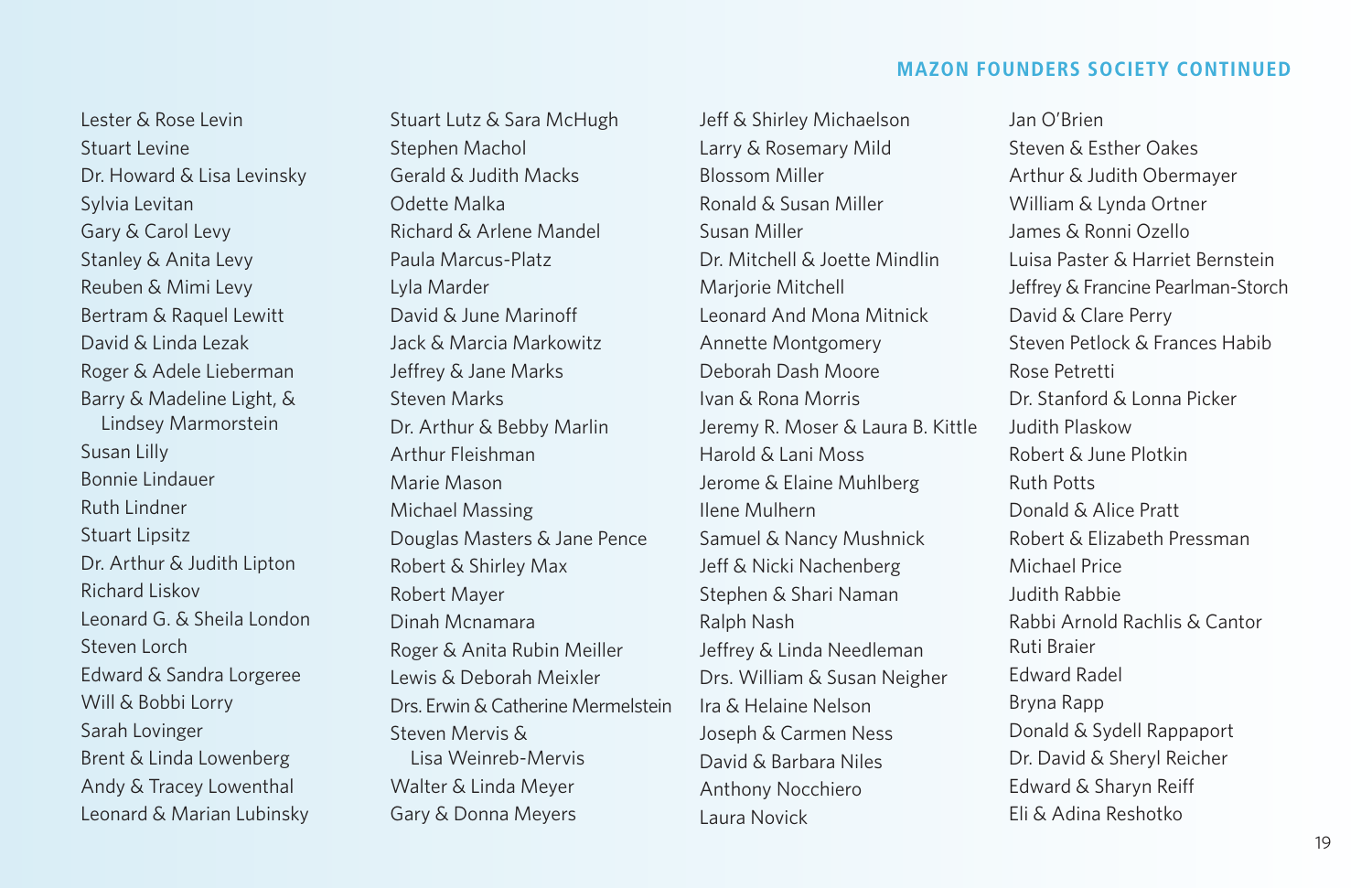Gary & Angela Retelny Martin Rich Richard & Diana Richter Stephen Gary Ringel & Marilyn Sue Weinstein Neil Roland Michael Roosth Dr. Howard & Helene Rose Shelley Rose Harvey S. Rosen & Marsha E. Novick Dr. Robert & Laurie Rosen Robert & Miriam Rosenbaum Steven Rosenberg Carol Rosenblatt Dr. & Mrs. Jeffrey & Kathleen Rosenfeld Ernest & Arline Rosenfeld Gary & Halina Rosenkranz Carl & Rose Rosenzweig Jaimie Ross Dr. Deborah Roth Martin & Cindy Rowe David & Fern Rubin Gail Ruder Steven & Margaretha Rudolph

Claire Russakoff Kenneth C. Regal & Judy Ruszkowski Judith Ruthberg Merrill Rutman David Sabih & Anna Swartley James & Caroline Saklad Mr. Michael & Dr. Jill Salberg David Salpeter Larry & Eileen Samberg Mitchell Sandler Frank Sandy Alan R. Sankin & T. R. Barnes Hyman & Marilyn Saposh Mark & Nancy Sarles Dr. Matthew & Carol Scharff Nathan Schatz Alan & Myrna Schenkel Alan & Dr. Barbara Schindler David Schlosser Lucy Schmeidler Fred & Eva Schneider Scott Schnipper Eric Schoen Marilyn Phillips Schreiber Jack Schuster

Mildred Schwartz Dr. Steven S. Schwartz & Amy Lyn Zuker Gary & Barbara Schwarz Stuart & Marylu Gleeson Schweid Shirley Sechler Shirley Seide Lewis Seidenberg Michael & Adele Serber Drs. S. Gary & Lisa Serbin R. Peter & Betty Shapiro Maura Smotrich Philip Jansen & Ariel Shattan David Shaw & Fern Paula Nemenyi Richard Shaw Irene Sholk Mark & Elisabeth Shorstein Zachary Shulkin & Nancy A. Mantell Mark & Lynne Siegal Monte Silberger Zelda Silberstein Robert E. Silverman & Randi Leavitt Selma Silverman David & Gail Silverman R. Morton & Joann Simon

Stephen & Miriam Rogers Singer Morton & Joan Sitver Marvin & Rochelle Skolnick Sam Slonim Deborah Sloyer Gary & Francine Snyder Sara Sobel Reva Sober Helene Sobin Rochelle Solomon Dr. Seymour Solomon David Solomon & Lisa Siegel Solomon Les & Leah Soltes Dr. Allen & Bj Sonstein Mark & Mindy Sotsky Daniel Soyer Judith & Richard Spiegel Robert Spies Peter & Harise Staple Steven & Carolyn Starr Ms. Pamela J. Stein Sara Stein & Sydney Smith Cecile Stern Ronald & Sherry Stewart James I. Stoller & Susan Lieberman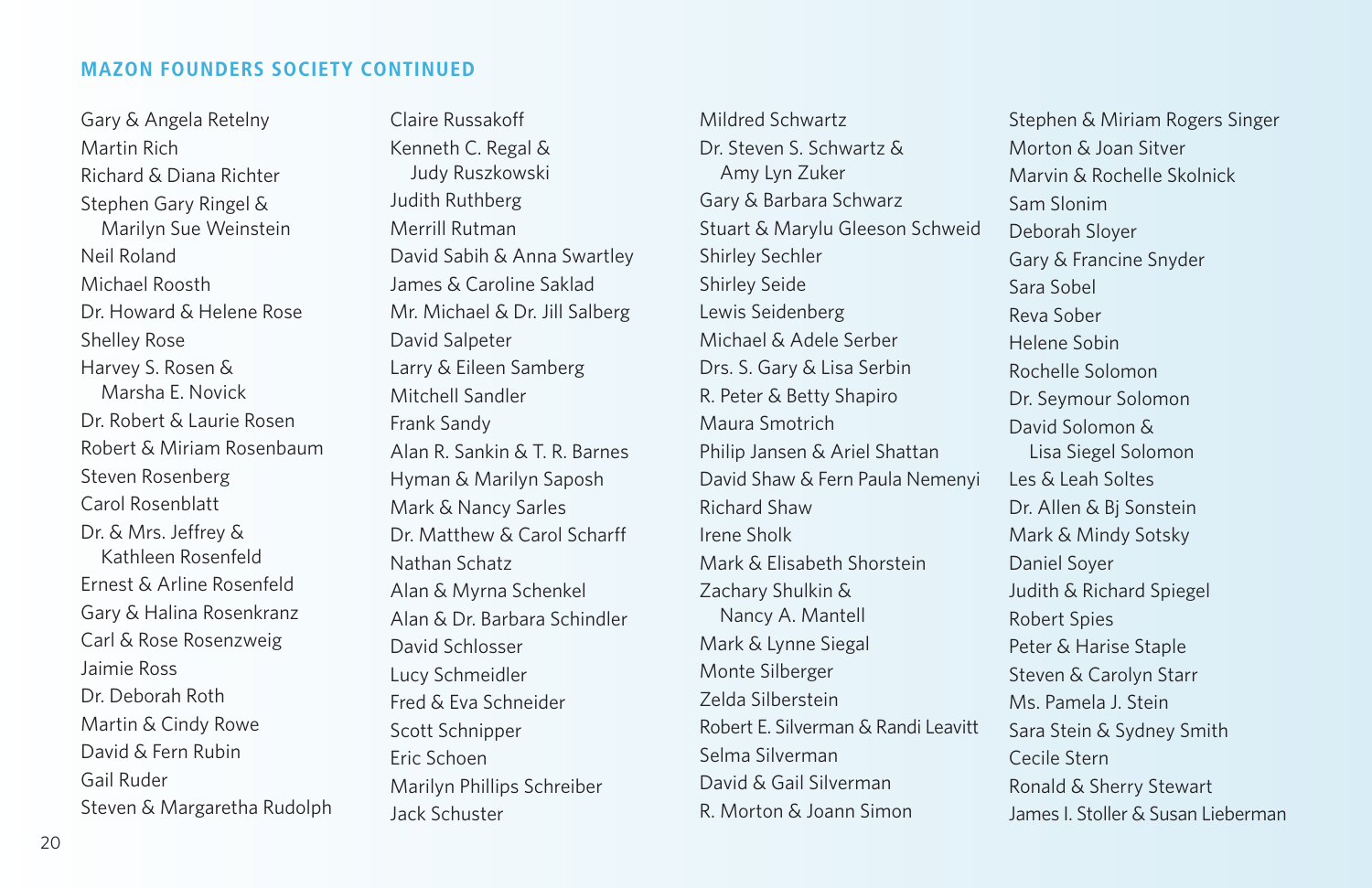Dr. Marsha Stolzoff Tamar Stone Michal Strutin Alton Sutnick Diane Swanson Sylvia Swartz Stephen & Harriet Swartz Dr. Errol & Beryl Sweet Fred & Bernice Swidler Barbara Tabak Tama Taub Robert Taylor & Vicki C. Jackson Marsha & Kevin Teichman Harvey & Roberta Teitelbaum Arthur Telegen & Abigail Ostow Sheila Rabin Tenenblatt Cynthia Launer Larry & Phyllis Ticker Mrs. Hazel Tishcoff Frank L. Tobin & Ilene M. Chester Daniel & Talia Torbati Barbara Scheinman Alan & Merryl Traub John Traxler & Anne Dayer David & Rhya Turovsky Cantor Arlyne & Mr. Ronald Unger The Vanderbilt Family I. Mayer & Nancy Wabner Harold & Amy Waisel Ned & Susan Waldman Richard Waldow & Ann Markowitz Mr. Bruce & Honorable Miriam Waltzer Ettie Ward Mary Wasserman Lawrence & Theresa Waxman Lewis & Eileen Wayne Elaine Weill John Weiner & Michelle Glaser-Weiner Dr. Gerald Weiner Steven Weiner Rabbi Martin & Karen Weiner Dr. Stephen Weinstein & Wendie Eigen-Weinstein Joseph Weintraub Roney & Gail Weis Edward & Betty Weisberger Kenneth & Carol Weiser Paul A. Weiss & Allison Kent Weiss Dr. Jerrold & Mrs. Sue Weiss Scott & Debra Weiss

Emily Weiss Kenneth & Linn Weissman Paul & Mindy Weitman Otto & Elaine Weitzenkorn Elaine Weitzman Joan Werber Michael White Glen & Nancy Whitney Edward Snyder & Dr. Ann Wimpfheimer Joshua & Judith Wind Larry Wineberg Arnold & Barbara Winikoff Herbert & Elisabeth Winter Irvin Wise Sandi Wisenberg Jerry & Judy Wiskin Aaron & Patricia Wold Penny Wolf David P. Wolf & Ann Bardacke Anita Wolfson Arlene Wolk Randy Meg Kammer & Jeff Wollitz Nanette Wong Edward Woolner Gregory Worley

Stephen Wortman Nina Wouk Milton Yanofsky Dr. Gary & Cynthia Koniak Yanowitz Robyn Young Elliot Zavilowitz Ralph & Shelley Zemel Norman Zipkin Ian Zlatbliss Alan Zubrow Robert & Clarice Zucker Nadine Zuckerman Dr. Gerald E. Zuriff